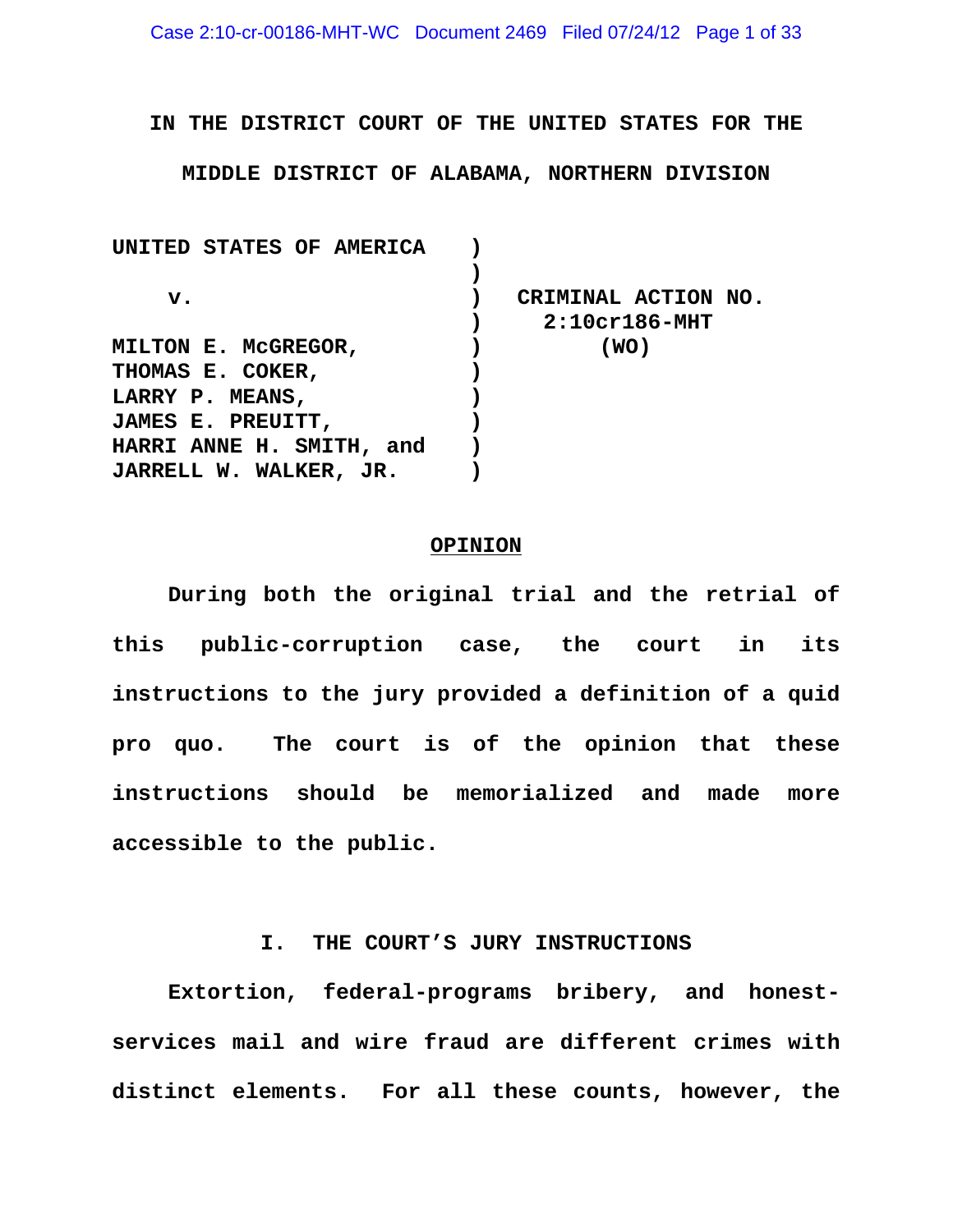**court treated a "quid pro quo" as an element of the offense. Cf. United States v. Siegelman, 640 F.3d 1159, 1170 (11th Cir. 2011) (noting that "the Supreme Court has not yet considered whether the federal funds bribery, conspiracy or honest services mail fraud statutes require" a quid pro quo). For counts alleging the offering of a campaign-contribution bribe, the court developed a heightened quid pro quo standard and instructed the jury that:**

> **"For a defendant to be guilty under this statute, the government must prove that there was a quid pro quo. The term 'quid pro quo' is Latin for 'this for that,' or 'these for those.' For all of the alleged bribes in these counts, the thing of value allegedly promised or exchanged took the form of a campaign contribution. Campaign contributions and fundraising are an important, unavoidable and legitimate part of the American system of privately financed elections. The law recognizes that campaign contributions may be given to an elected public official because the giver supports the acts done or to be done by the elected official. The law thus also recognizes that legitimate, honest campaign contributions are given to reward public officials with whom the**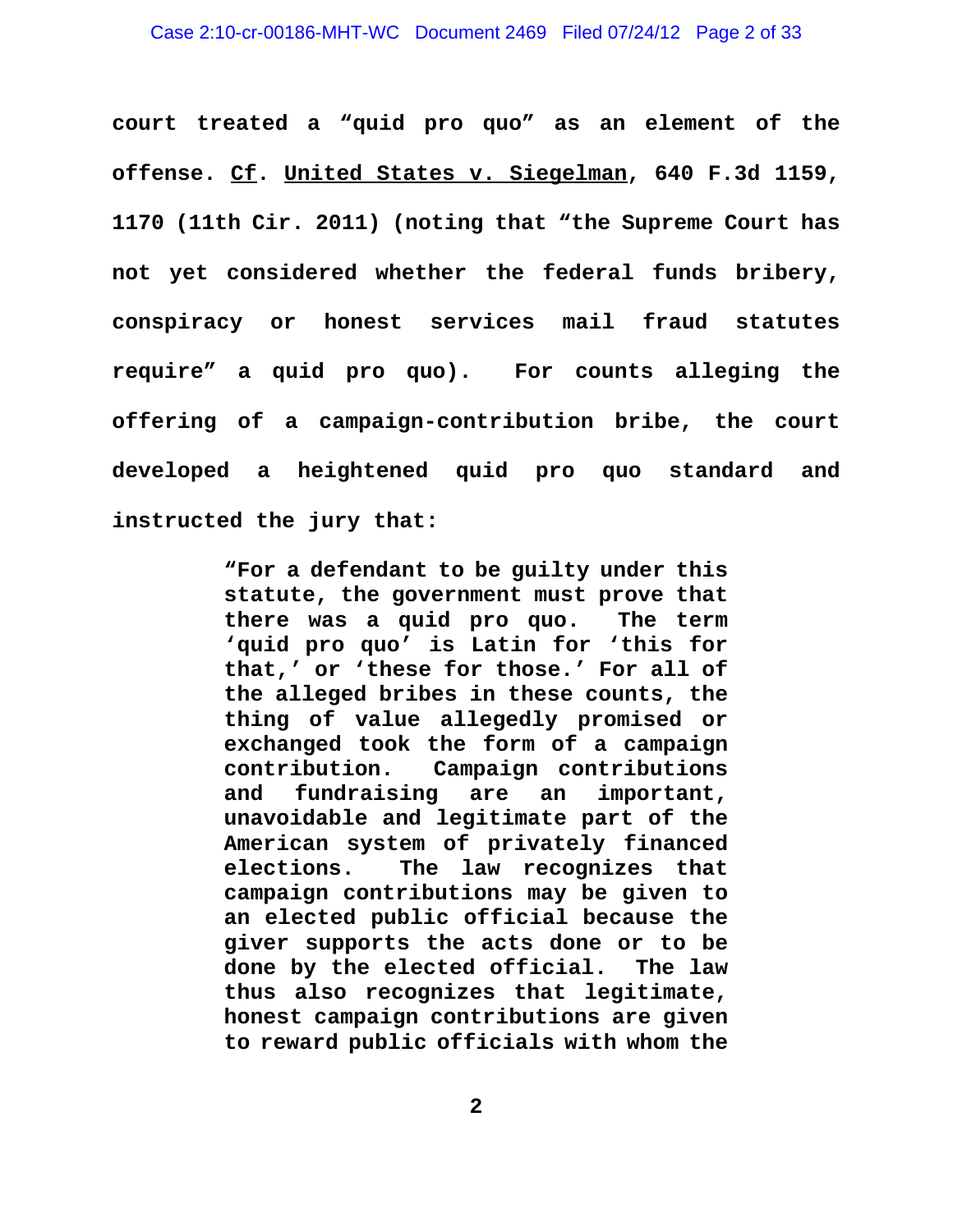**donor agrees, and in the generalized hope that the official will continue to take similar official actions in the future.**

**"Lobbyists, as well as private individuals and other entities, often donate to the political campaigns of public officials and there is nothing illegal about this practice. Official acts that advance the interests of a lobbyist's clients, taken shortly before or after campaign contributions are solicited or received from the lobbyist, can, depending on the circumstances, be perfectly legal and appropriate.**

**"Therefore, the solicitation or acceptance by an elected official of a campaign contribution does not, in itself, constitute a federal crime, even though the donor has business pending before the official, and even if the contribution is made shortly before or after the official acts favorably to the donor.**

**"However, when there is a quid pro quo agreement, orally or in writing, that is, a mutual understanding, between the donor and the elected official that a campaign contribution is conditioned on the performance of a specific official action, it constitutes a bribe under federal law. By this phrase, I mean that a generalized expectation of some future favorable action is not sufficient for a quid pro quo agreement;**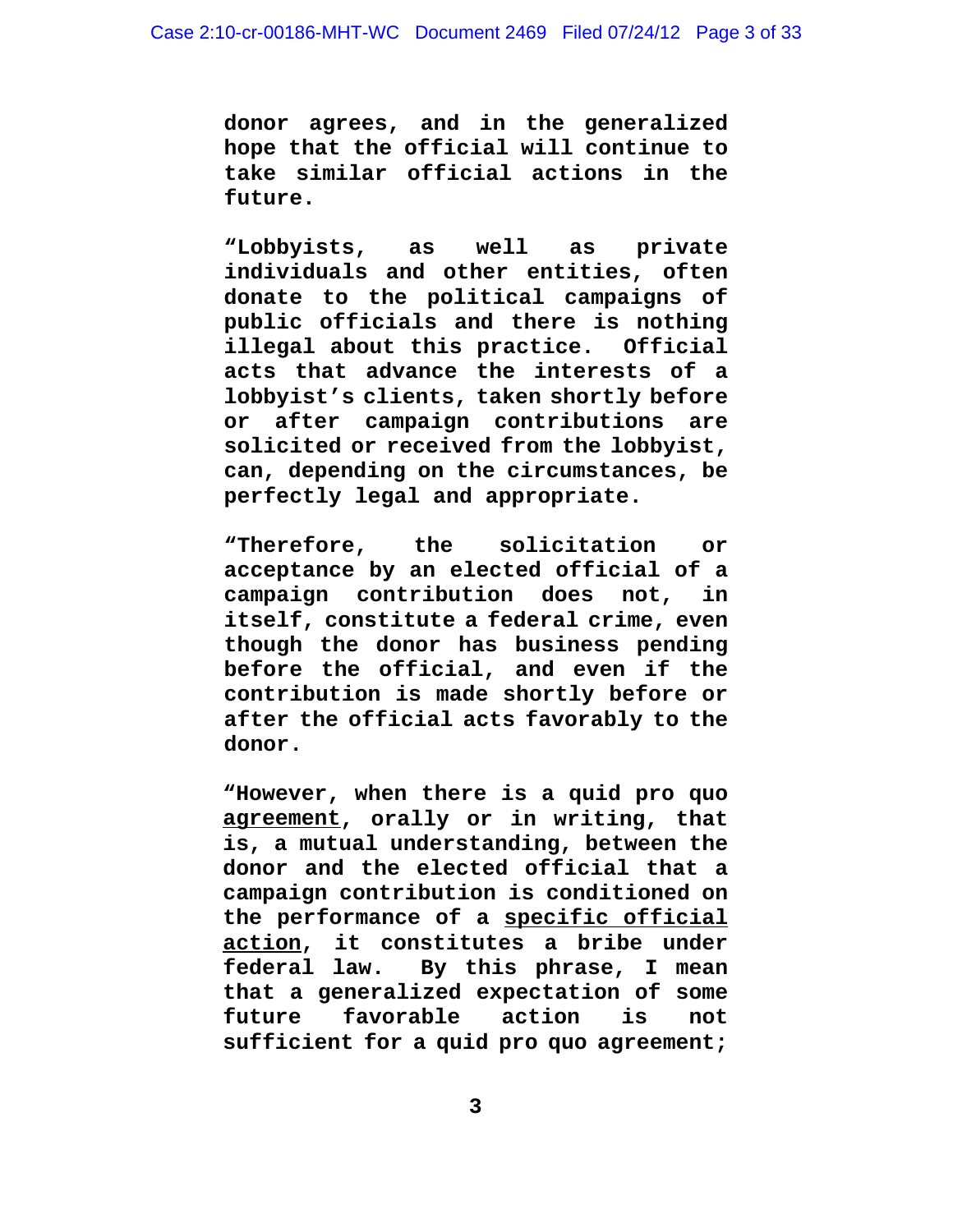**rather, the agreement must be one that the campaign contribution will be given in exchange for the official agreeing to take or forgo some specific action in order for the agreement to be criminal. A close-in-time relationship between the donation and the act is not enough to establish an illegal agreement.** 

**"A promise of a campaign contribution or a solicitation of a campaign contribution may be an illegal quid pro quo, as well. But to be illegal (1) it must be a promise or solicitation conditioned on the performance of a specific official action as I explained that phrase in the preceding paragraph; (2) it must be explicit; and (3) it must be material. To be explicit, the promise or solicitation need not be in writing but must be clearly set forth. An explicit promise or solicitation can be inferred from both direct and circumstantial evidence, including the defendant's words, conduct, acts, and all the surrounding circumstances disclosed by the evidence, as well as the rational or logical inferences that may be drawn from them.** 

**"Finally, the word material is a legal term, and it does not indicate whether something is tangible or intangible. Rather, it means that the promise or solicitation is one that a reasonable person would view as having the capacity or natural tendency to influence a person's decision. It does not matter**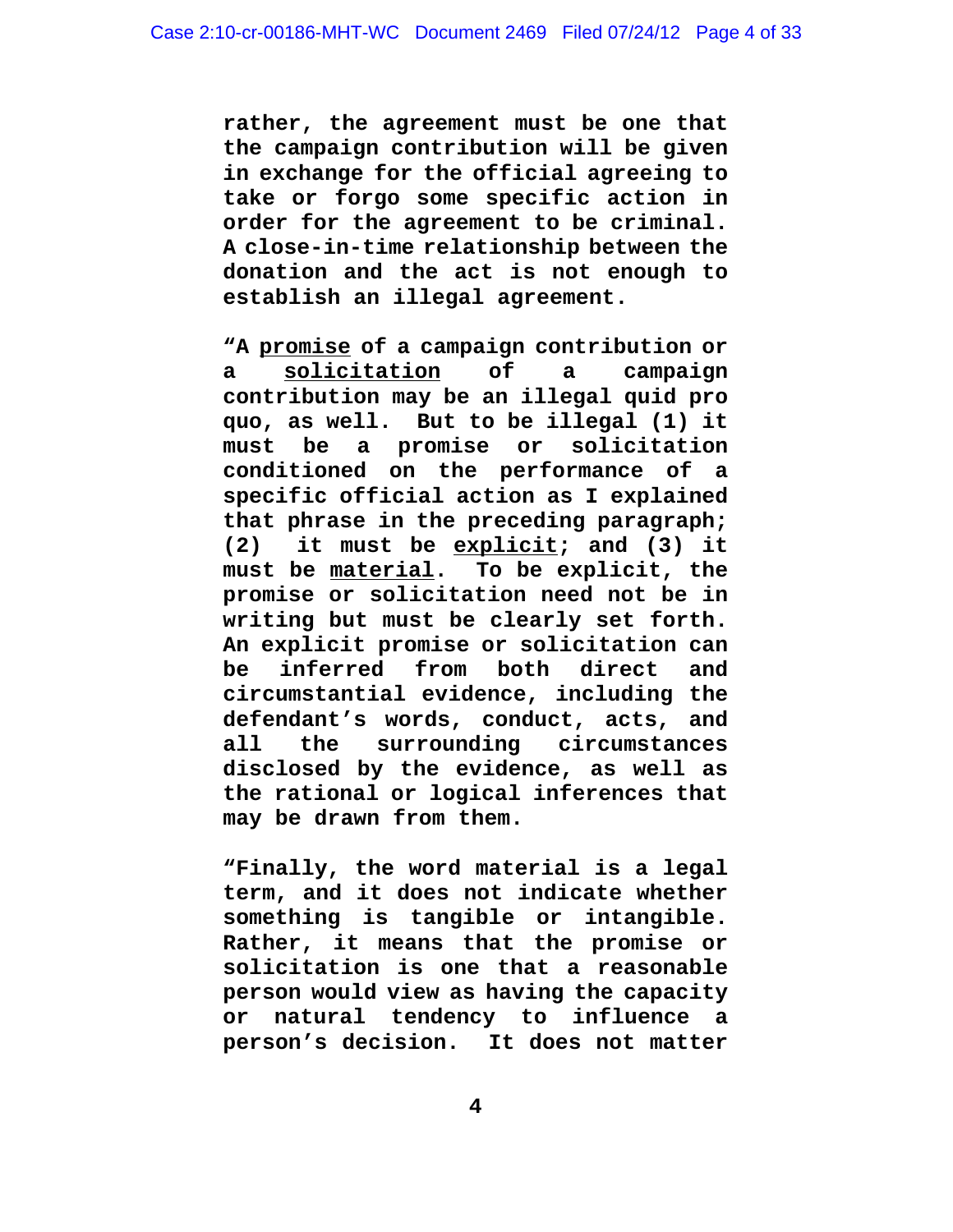**whether the decision-maker actually accepted the promise or solicitation and acted accordingly. Again, a close-intime relationship between the donation and the act is not enough to establish an illegal promise or solicitation."**

**Jury Instructions (Doc. No. 2388) at 20-24 (emphasis in original).**

#### **II. BACKGROUND**

**The indictment charged the defendants with federalprograms bribery, extortion, honest-services mail and wire fraud, money laundering, making a false statement, obstruction of justice, and conspiracy to commit federalprograms bribery.1 Of particular importance here, the government alleged that several of the bribes were to be given as campaign contributions instead of money to be used by the politician for his or her personal benefit. For instance, Count 5 of the indictment charged a**

**<sup>1.</sup> Given the numerous opinions already issued in this case, the court assumes a certain familiarity with the facts. For a thorough discussion of this litigation, see United States v. McGregor, 824 F. Supp. 2d 1339 (M.D. Ala. 2011).**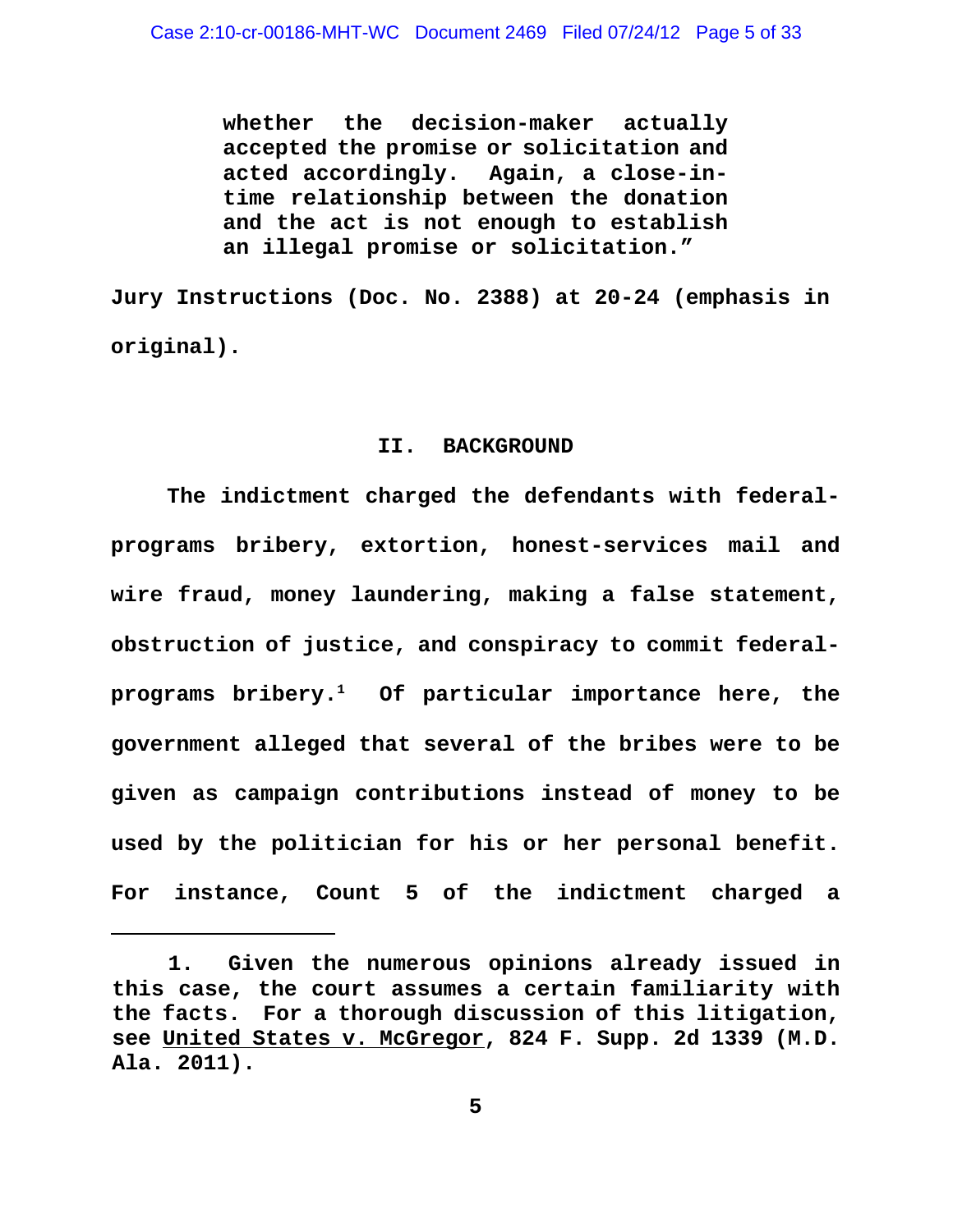#### Case 2:10-cr-00186-MHT-WC Document 2469 Filed 07/24/12 Page 6 of 33

**defendant with promising "to give campaign contributions, including promises of \$ 100,000 and other unspecified amounts," to a defendant state senator. Indictment (Doc. No. 3) at ¶ 198. As alleged in the indictment, campaign contributions were involved in counts charging federalprograms bribery, extortion, and honest-services mail and wire fraud.** 

**Because campaign contributions implicate significant First Amendment rights, courts have fashioned heightened standards of proof to ensure that protected political activity is not criminalized or unduly chilled. These standards, however, are not a model of clarity. While eight defendants have been acquitted of all charges and this case is now over, the court writes on this issue to highlight a murky field of federal law.** 

# **III. QUID PRO QUO**

**Corruption undermines democratic institutions and distorts the representative process by substituting**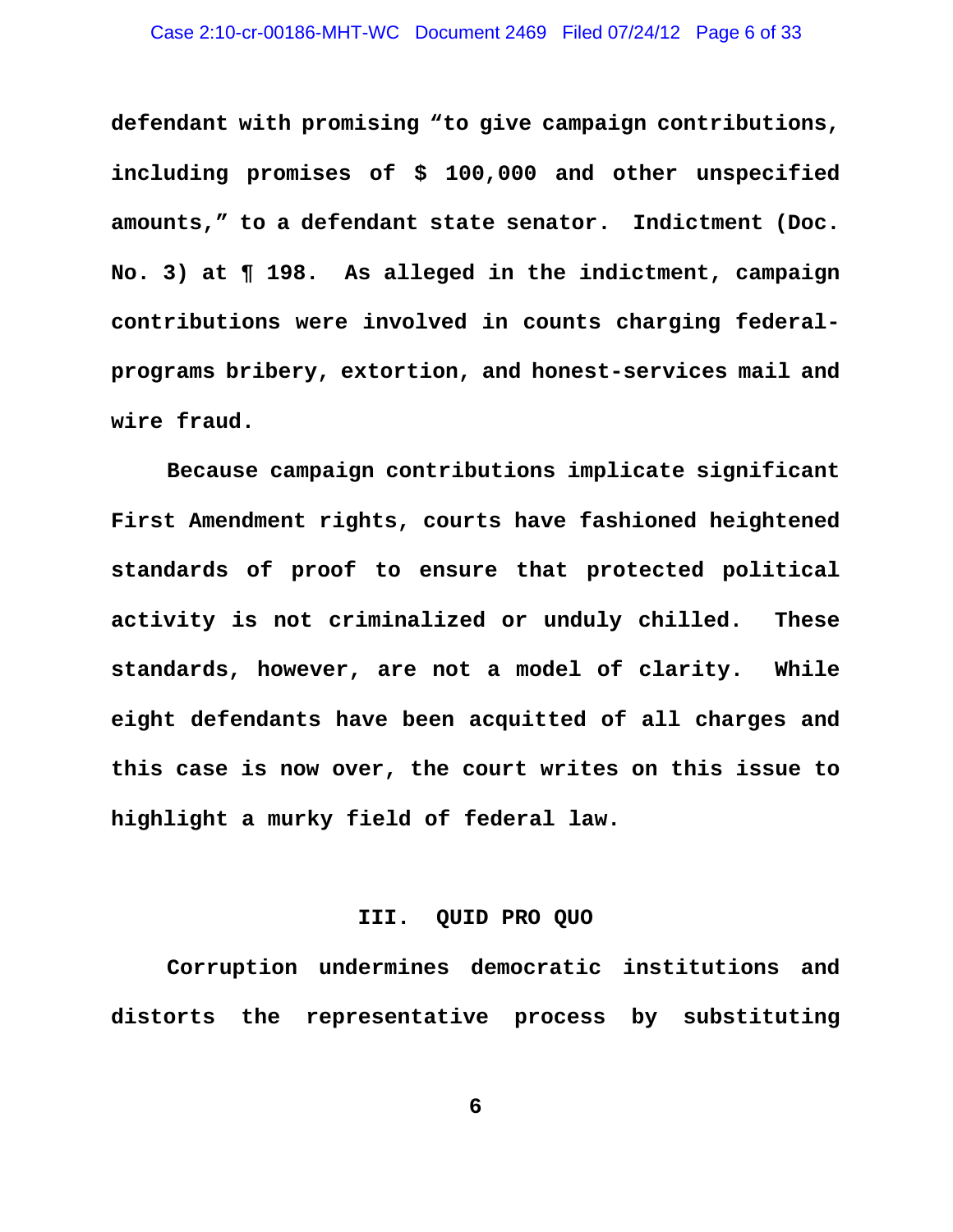#### Case 2:10-cr-00186-MHT-WC Document 2469 Filed 07/24/12 Page 7 of 33

**private interests for the will of the people. The public will have confidence in their government only if their votes matter. A vibrant democracy cannot ignore corruption in its midst.**

 **Of course, corruption takes many forms. A bureaucrat can extort a business owner when approving a license. A police officer can pocket drugs and look the other way. And a politician can direct a government contract to a company in exchange for a personal check.**

**Those are relatively clear-cut examples. Bribes to unelected government officials often do not raise constitutional questions because those payments cannot be construed as campaign contributions. But corruption can take a more sophisticated form. Whenever private donations fund political campaigns, there is always potential for a bribe to masquerade as a campaign contribution.**

**Candidates and donors have a First Amendment right to accept or give campaign contributions, so long as those**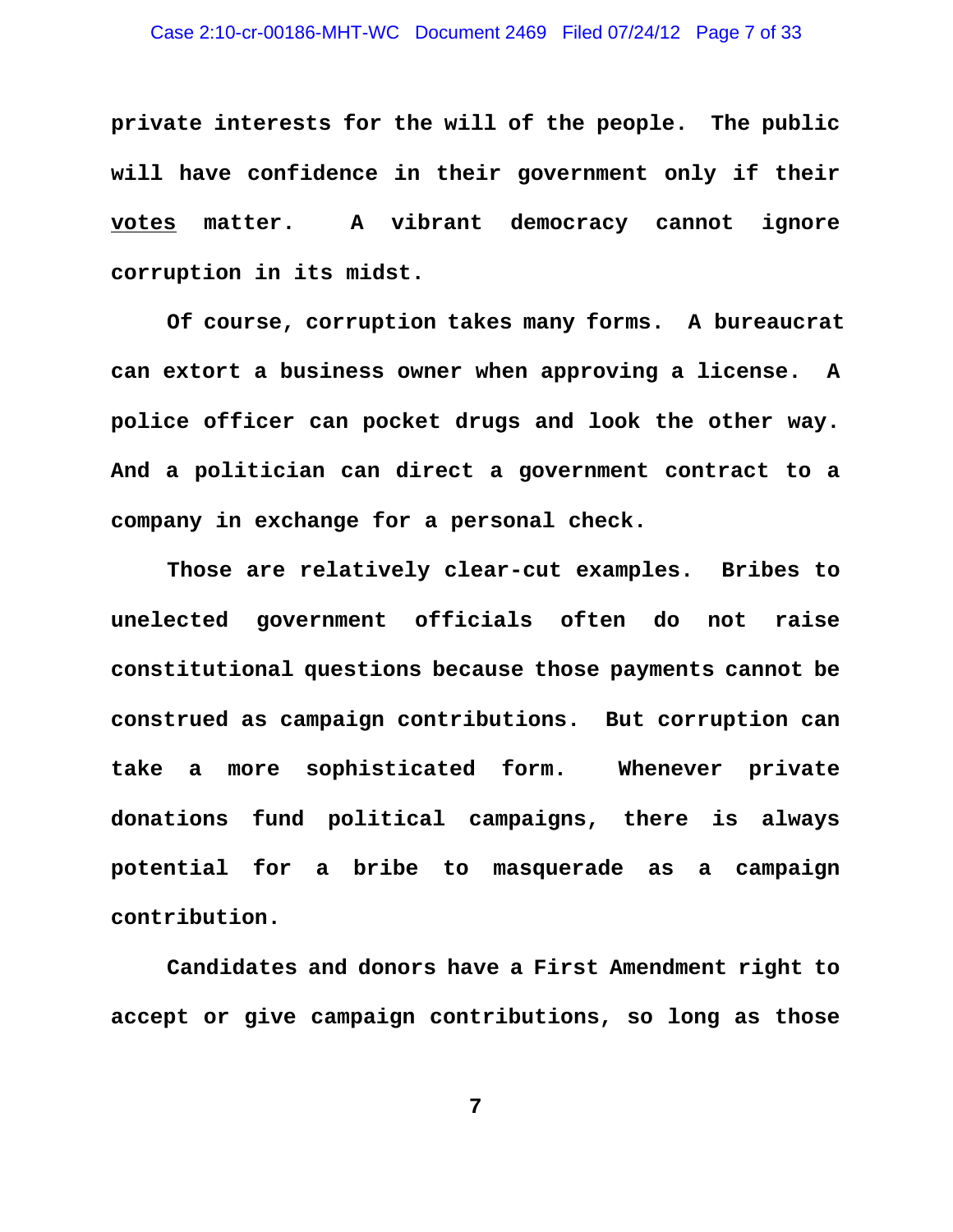#### Case 2:10-cr-00186-MHT-WC Document 2469 Filed 07/24/12 Page 8 of 33

**payments are not bribes. Indeed, the Supreme Court defines campaign contributions as political speech but has upheld limitations on campaign contributions to candidates in the interest of preventing corruption or the appearance of corruption. Buckley v. Valeo, 424 U.S. 1, 19-25 (1976). Politicians and citizens may also have a due-process right to know what political activity is legal. Fair notice allows individuals to engage in politics with full knowledge of the legal parameters.** 

**These concerns are particularly salient because private funding of campaigns is the norm in the American system of government. Regardless of whether a candidate is running for president or city council, he or she must raise substantial sums of money for advertisements, support staff, and get-out-the-vote efforts. Candidates typically call potential donors, hear their concerns, and request a contribution. For donors, campaign contributions are a way of participating in the political process and expressing support for their candidate of**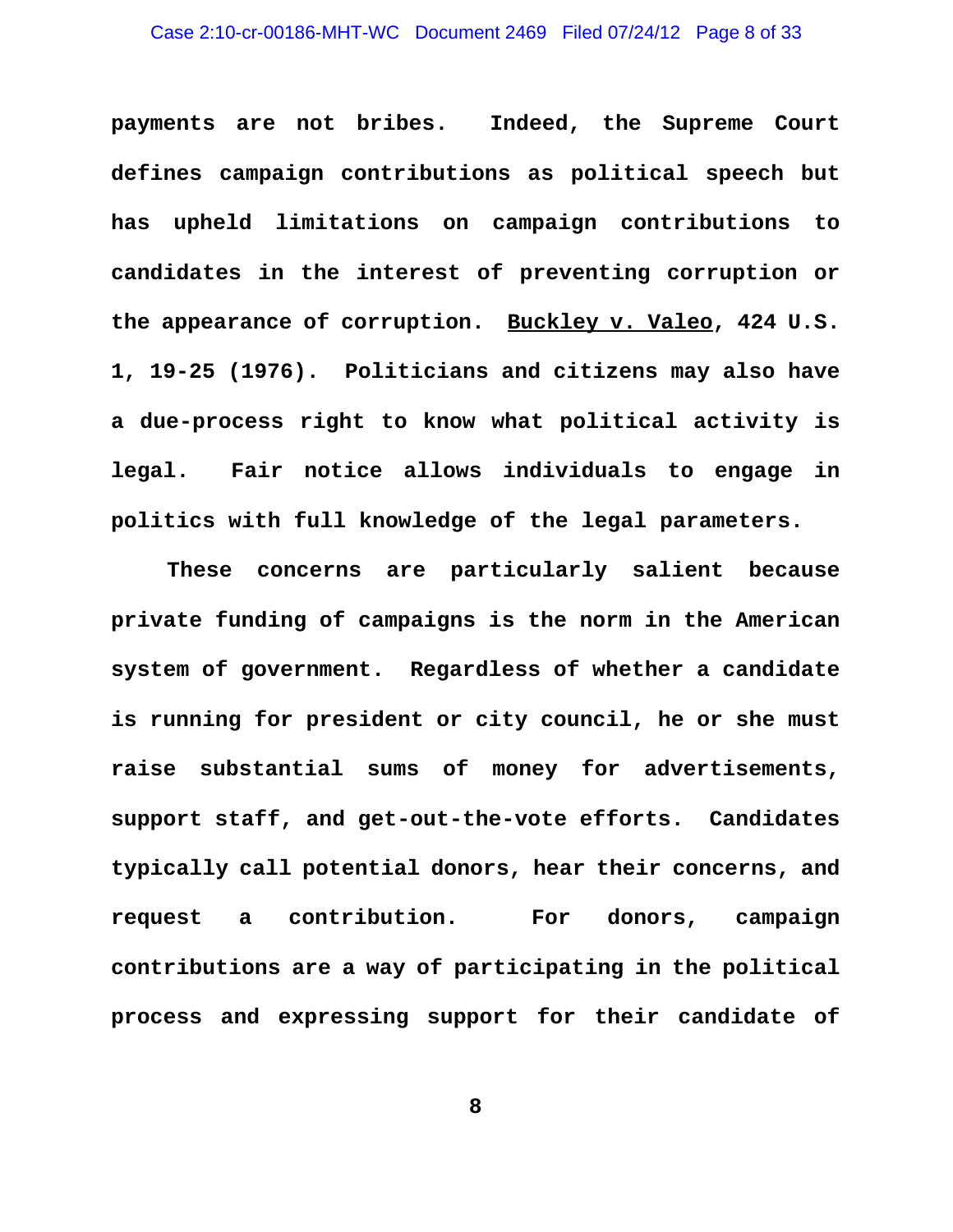**choice. Given this political reality, distinguishing an illicit bribe from a genuine donation is sometimes no easy task.**

**To illustrate this line-drawing problem, the court borrows an example that the defendants frequently cited as a model of legitimate campaign contributions. In June 2011, New York legalized same-sex marriages. Some Republican lawmakers who provided the decisive votes subsequently received significant campaign contributions from gay marriage supporters. This fact was widely reported in the media, which assumed that such conduct was predictable, proper, and legal. McGregor's Brief (Doc. No. 1913) at 2-6 (discussing Thomas Kaplan, A Campaign Windfall for 4 Republicans Who Voted For Same-Sex Marriage, N.Y. Times, Oct. 12, 2011, http://www.nytimes.com/2011/10/13/nyregion/4-republican s-who-voted-for-gay-marriage-set-to-receive-aid.html). The defendants challenged the government to demonstrate**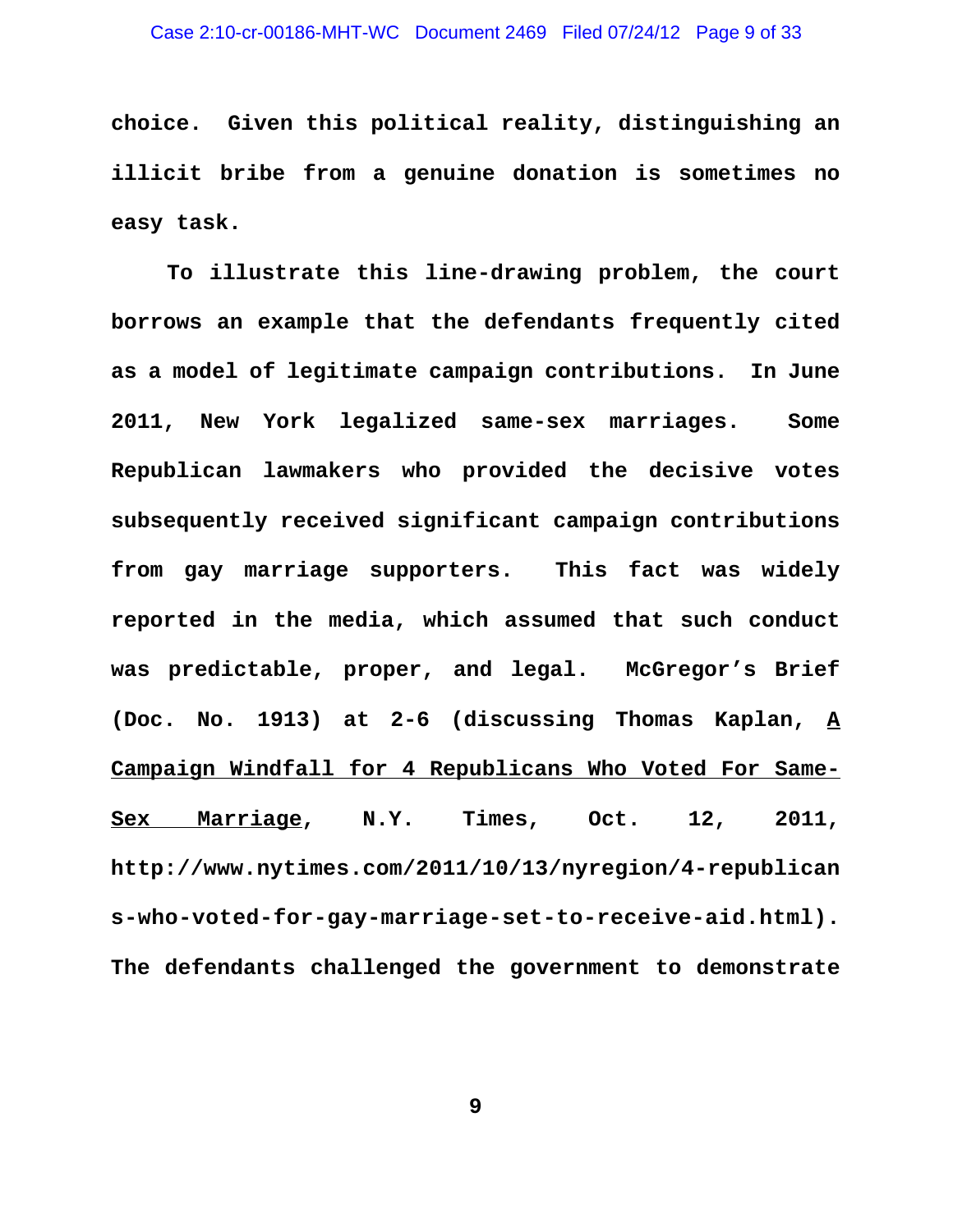**how their advocacy of pro-gambling legislation was any different from this behavior.** 

**This example begs the question: when is a campaign contribution a bribe? It is axiomatic that citizens give money to politicians that they support. But a campaign contribution transforms into a bribe when it is tied to a specific act. In other words, when there is a quid pro quo or a "this for that."**

**Three cases provide guidance on the definition of quid pro quo. In the first two, the Supreme Court demarcated the general boundaries of a quid pro quo. More recently, the Eleventh Circuit Court of Appeals refined the standard. The court addresses each in turn.**

# **A. McCormick and Quid Pro Quo**

**In McCormick v. United States, 500 U.S. 257 (1991), the Supreme Court held that a quid pro quo was necessary for a conviction for extortion under the Hobbs Act, 18 U.S.C. § 1951. McCormick was a West Virginia state**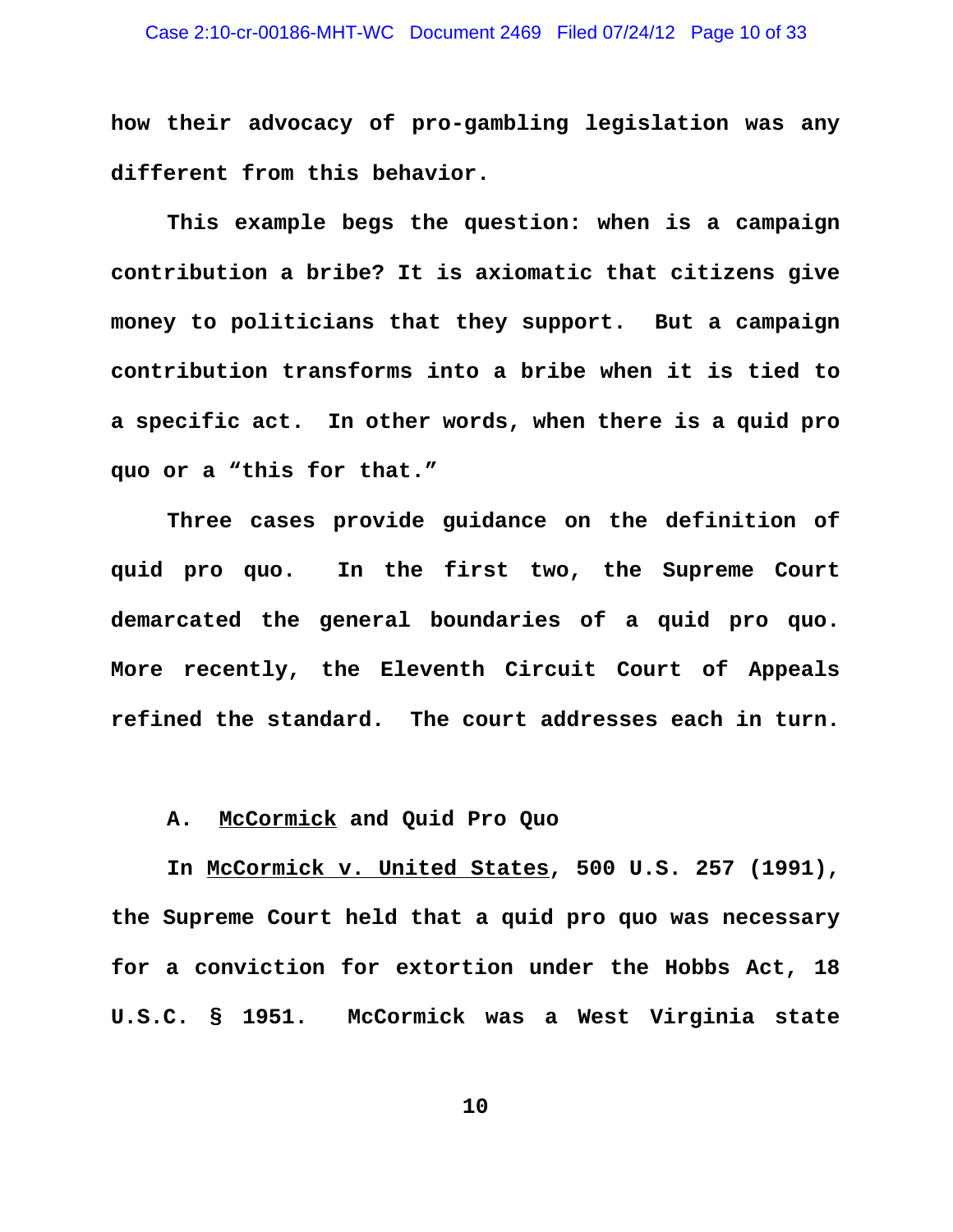**legislator who supported a program that gave temporary medical licenses to foreign doctors. In 1984, after the state legislature moved to eliminate the program, an organization of foreign doctors hired a lobbyist, Vandergrift, to advocate their interests. McCormick and Vandergrift discussed ways to extend the licensing program. After McCormick sponsored a bill that renewed the licensing program in 1984, McCormick and Vandergrift discussed introducing a similar bill in 1985.**

**During his 1984 re-election campaign, McCormick mentioned to Vandergrift that "his campaign was expensive, that he had paid considerable sums out of his own pocket, and that he had not heard anything from the foreign doctors." McCormick, 500 U.S. at 260. Vandergrift said that he would talk to the foreign doctors and see what he could do to help. Shortly thereafter, Vandergrift gave McCormick several thousand dollars in cash. In 1985, McCormick sponsored and helped enact a bill that permitted experienced doctors to obtain**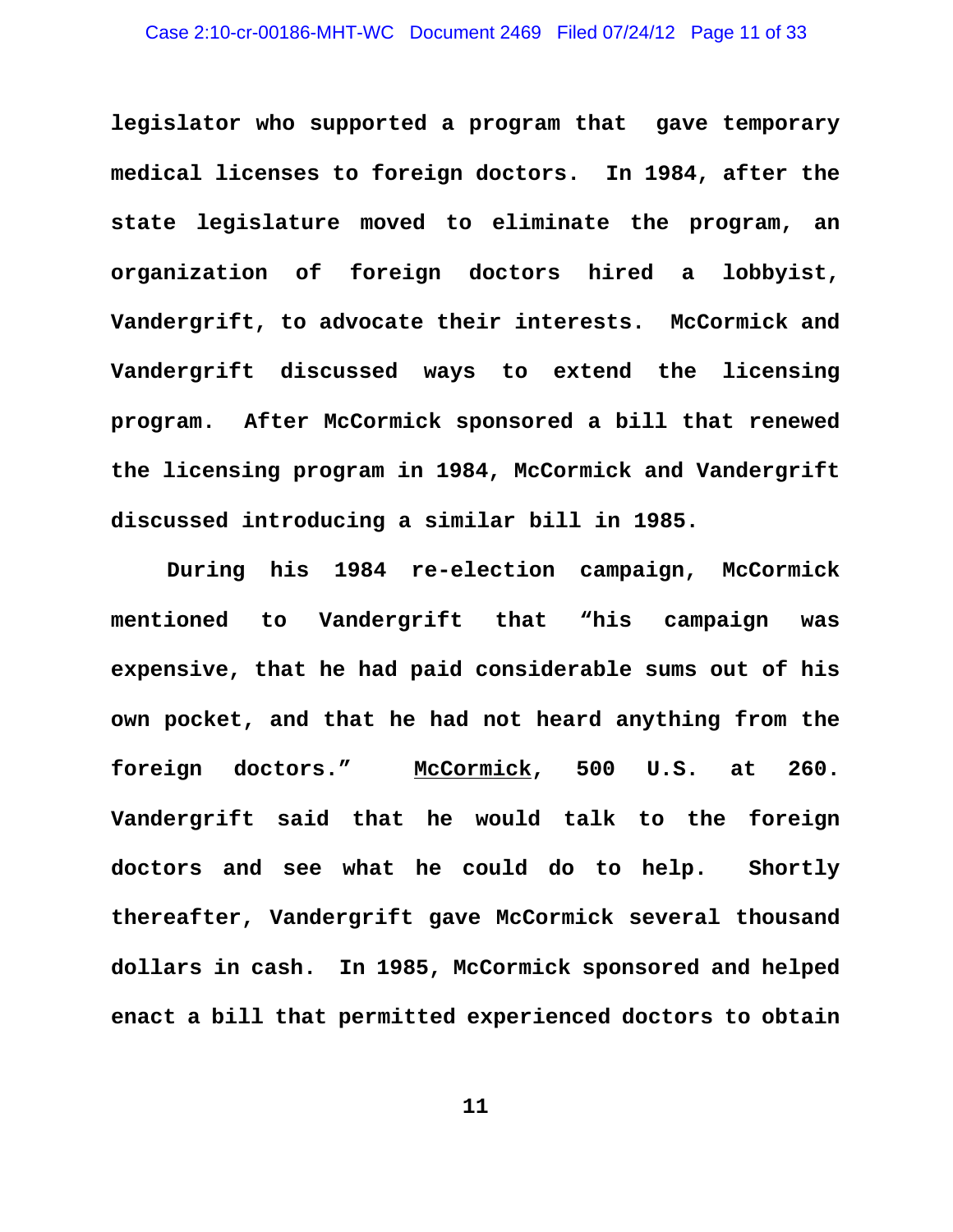**a permanent license without passing the state's medical exam. Two weeks after the legislation passed, McCormick received another cash payment from the foreign doctors. Id.**

**McCormick was charged under the Hobbs Act, which defines extortion as "the obtaining of property from another, with his consent, induced by wrongful use of actual or threatened force, violence, or fear, or under color of official right." Id. at 261 n.2 (quoting 18 U.S.C. § 1951(b)(2)). Because there were no allegations of force, violence or fear, the question presented was the meaning of the Hobbs Act's "color of official right" language. Id. at 259. McCormick argued that the cash payments were campaign contributions and, therefore, exempt from the Hobbs Act's "color of official right" language. Id. at 274 n.10.**

**The Supreme Court recognized that an extortion conviction for receiving campaign contributions was**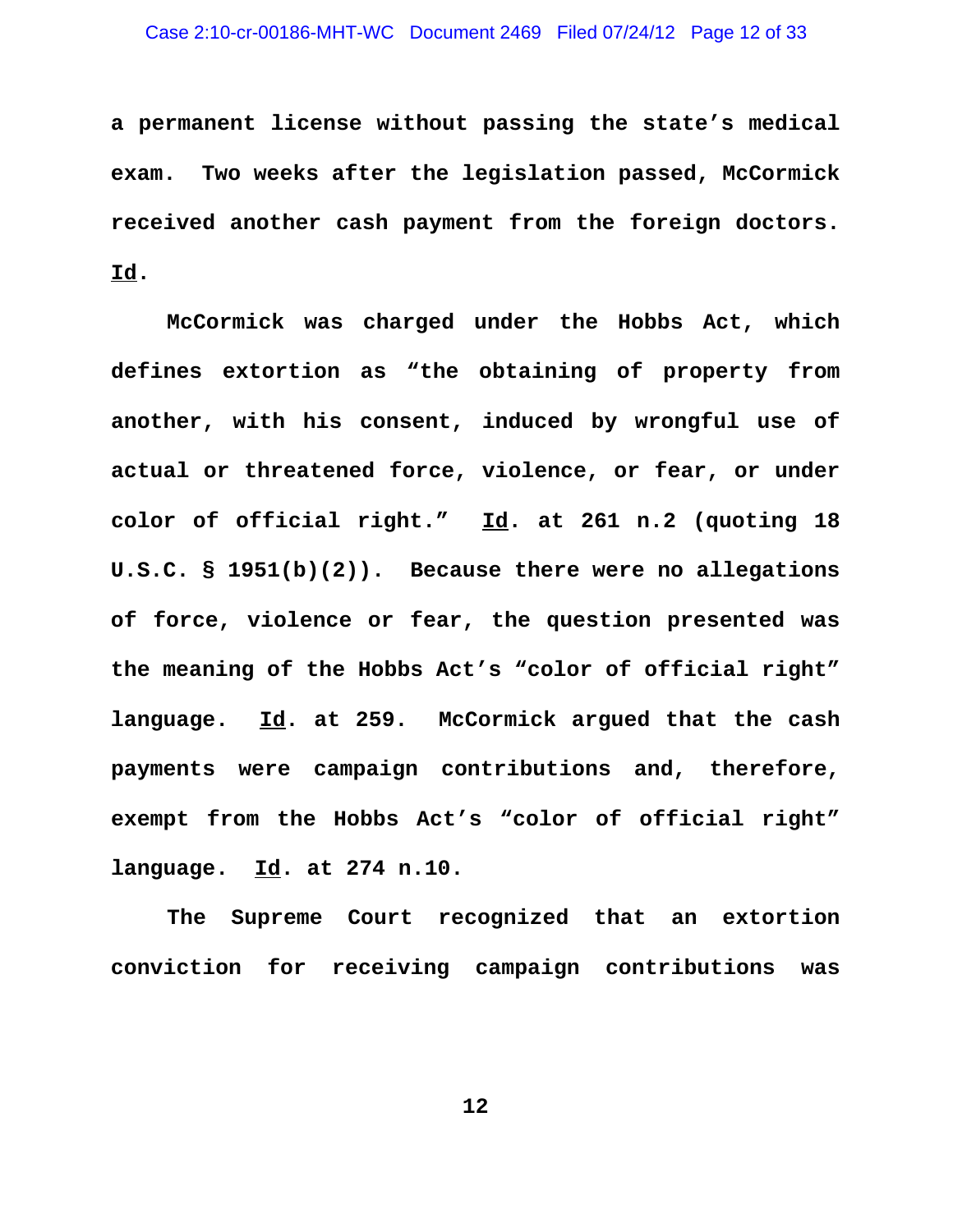**fraught with constitutional and pragmatic concerns. As**

**the Court explained:**

**"Money is constantly being solicited on behalf of candidates, who run on platforms and who claim support on the basis of their views and what they intend to do or have done. Whatever ethical considerations and appearances may indicate, to hold that legislators commit the federal crime of extortion when they act for the benefit of constituents or support legislation furthering the interests of some of their constituents, shortly before or after campaign contributions are solicited and received from those beneficiaries, is an unrealistic assessment of what Congress could have meant by making it a crime to obtain property from another, with his consent, 'under color of official right.'"**

**Id. at 272. Thus, a mutuality of interest or a close-intime connection between a donation and an official act is insufficient to sustain a conviction under the Hobbs Act.**

**Despite these concerns, the McCormick Court held that campaign contributions could form the basis for an extortion conviction. To obtain a conviction under the Hobbs Act's "color of official right" language, the**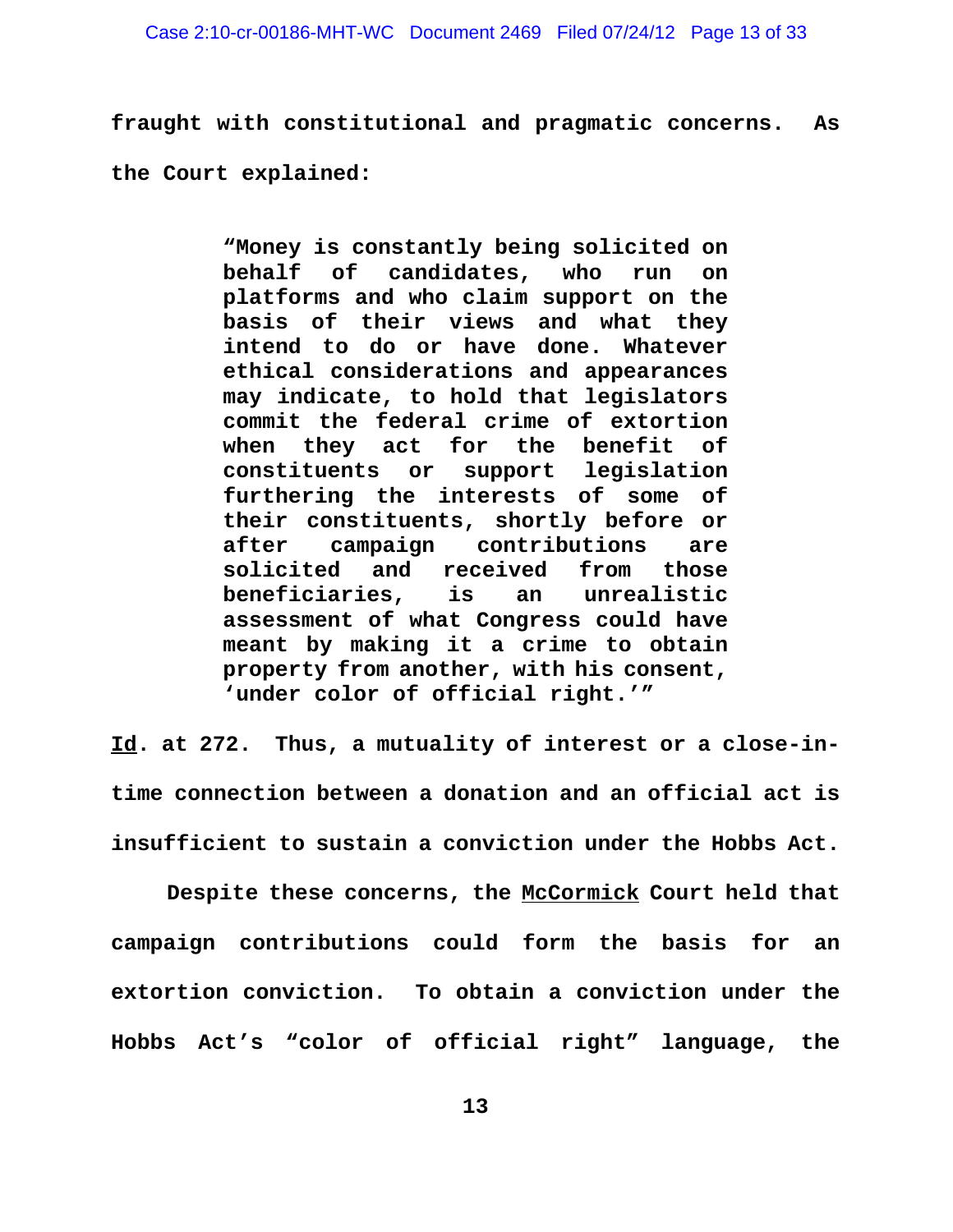**government must establish a "quid pro quo." Id. at 273. See also id. at 274 ("We thus disagree with the Court of Appeals' holding in this case that a quid pro quo is not necessary for conviction under the Hobbs Act when an official receives a campaign contribution."). In other words, the government must prove beyond a reasonable doubt that a campaign contribution was "made in return for an explicit promise or undertaking by the official to perform or not to perform an official act. In such situations the official asserts that his official conduct will be controlled by the terms of the promise or undertaking." Id. at 273 (emphasis added).**

**Thus, McCormick makes clear that a quid pro quo is required for a conviction when a campaign contribution is alleged to be a bribe. The Court defined a quid pro quo as a "this for that." A bribe needs to be in exchange for a specific official act or omission. The McCormick Court, however, did not expand on what constitutes an**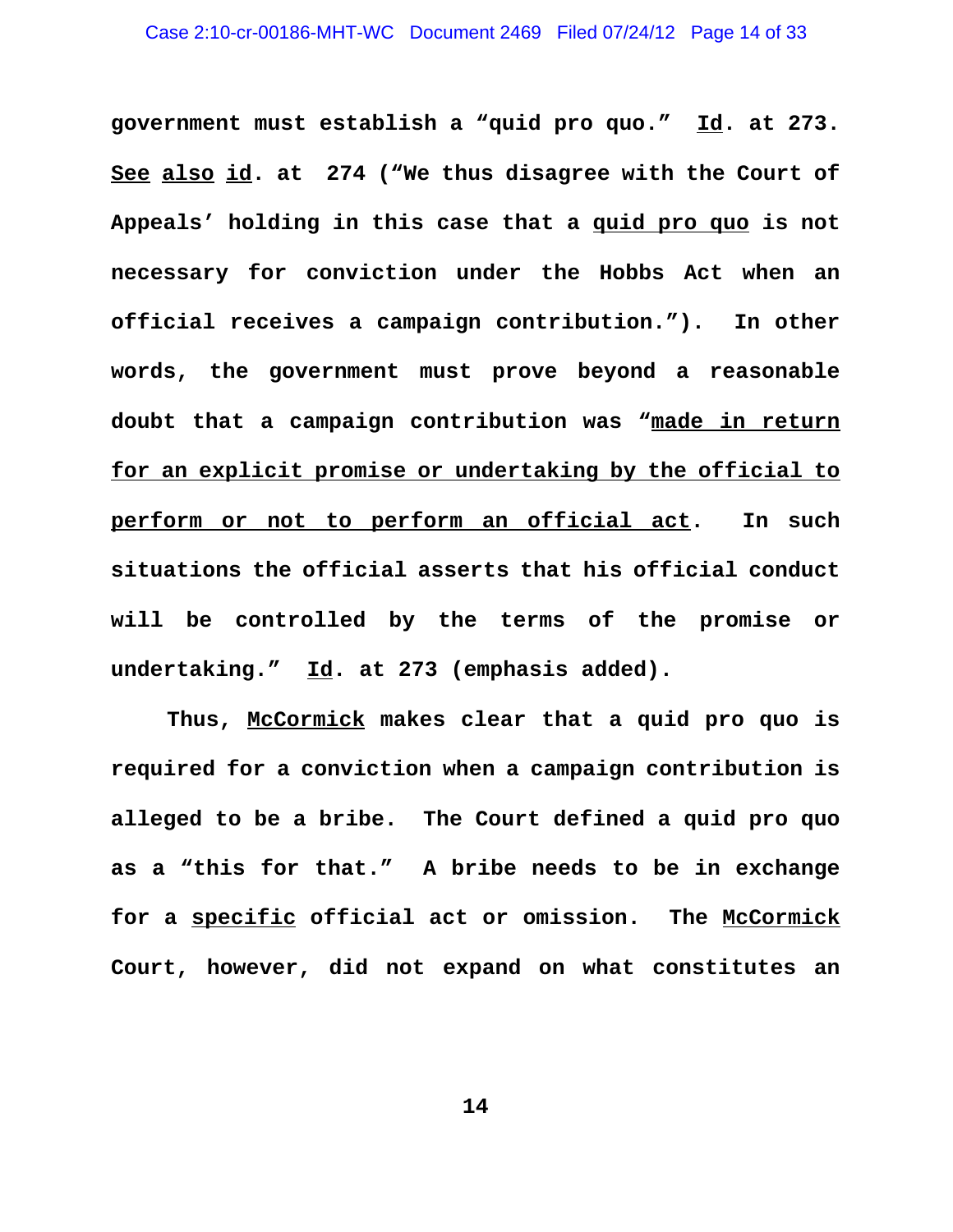**"explicit promise or undertaking." The definition of "explicit" remains hotly contested.**

**B. Evans and Inducement**

**A year after McCormick, the Supreme Court decided another case about the scope of the Hobbs Act. In Evans v. United States, 504 U.S. 255 (1992), the Court addressed whether "an affirmative act of inducement by a public official, such as a demand, is an element of the offense of extortion 'under color of official right' prohibited by the Hobbs Act." Id. at 256.** 

**Evans was an elected member of a Georgia county commission. An FBI agent posed as a real estate investor and, over the course of several months, requested Evans's assistance in re-zoning a plot of land. At the end of one meeting, the agent handed Evans an envelope with \$ 7,000 in cash and a \$ 1,000 check made payable to Evans's campaign. Evans reported the check, but not the cash. Evans contended that both the cash and the check**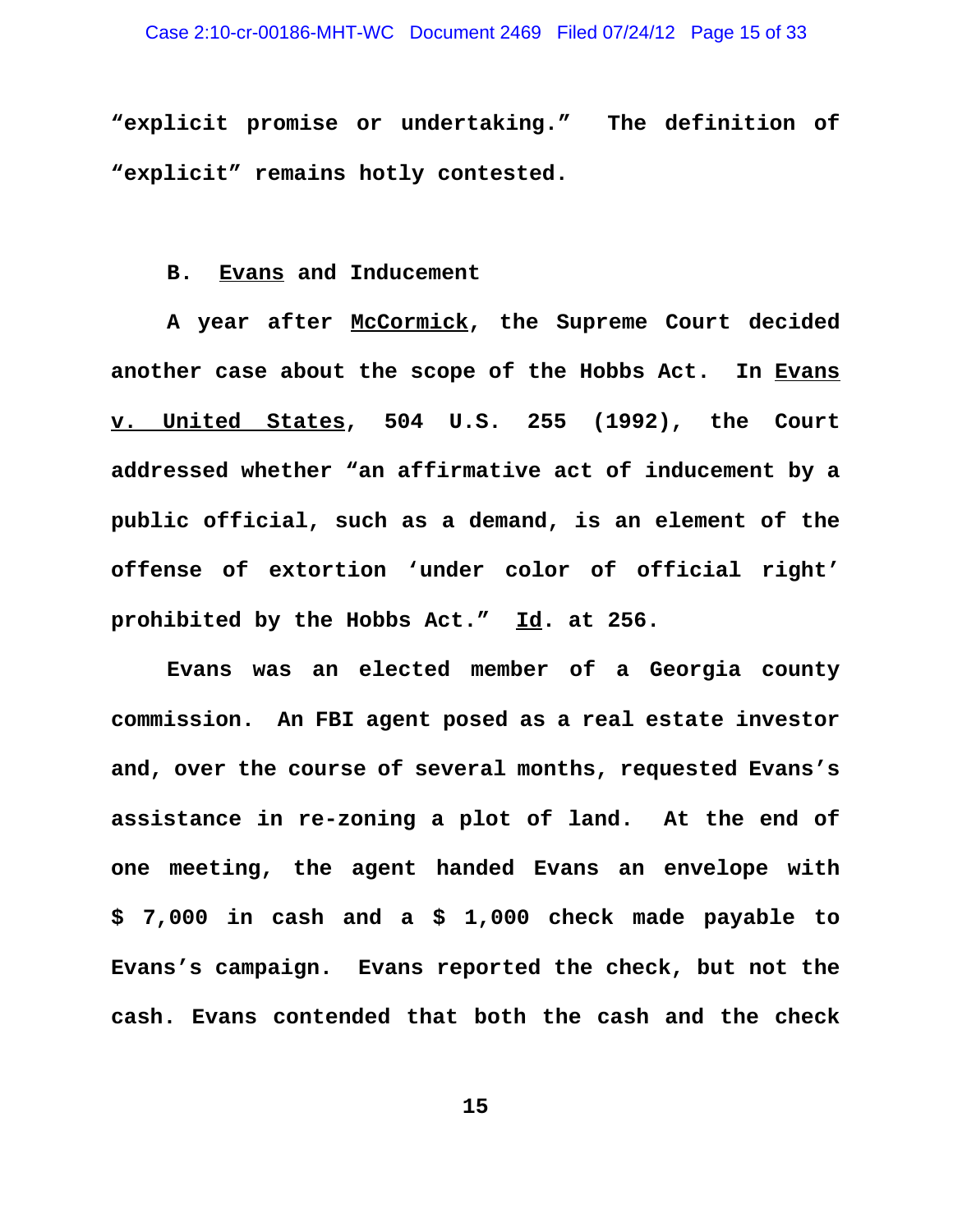#### Case 2:10-cr-00186-MHT-WC Document 2469 Filed 07/24/12 Page 16 of 33

**were campaign contributions. Evans was prosecuted on the theory that his "acceptance of the bribe constituted an implicit promise to use his official position to serve the interests of the bribegiver." Id. at 257.**

**Regarding the question presented, the Court held that an affirmative act of inducement was not required for a conviction under the Hobbs Act. Id. at 265-66. It is irrelevant whether the public official initiated the bribe payment.** 

**Evans also challenged the jury instructions as a violation of McCormick's quid pro quo requirement. The jury instructions stated in relevant part: "if a public official demands or accepts money in exchange for [a] specific requested exercise of his or her official power, such a demand or acceptance does constitute a violation of the Hobbs Act regardless of whether the payment is made in the form of a campaign contribution." Id. at 258 (alteration in original). In rejecting Evans's argument, the Court reasoned that "the offense is completed at the**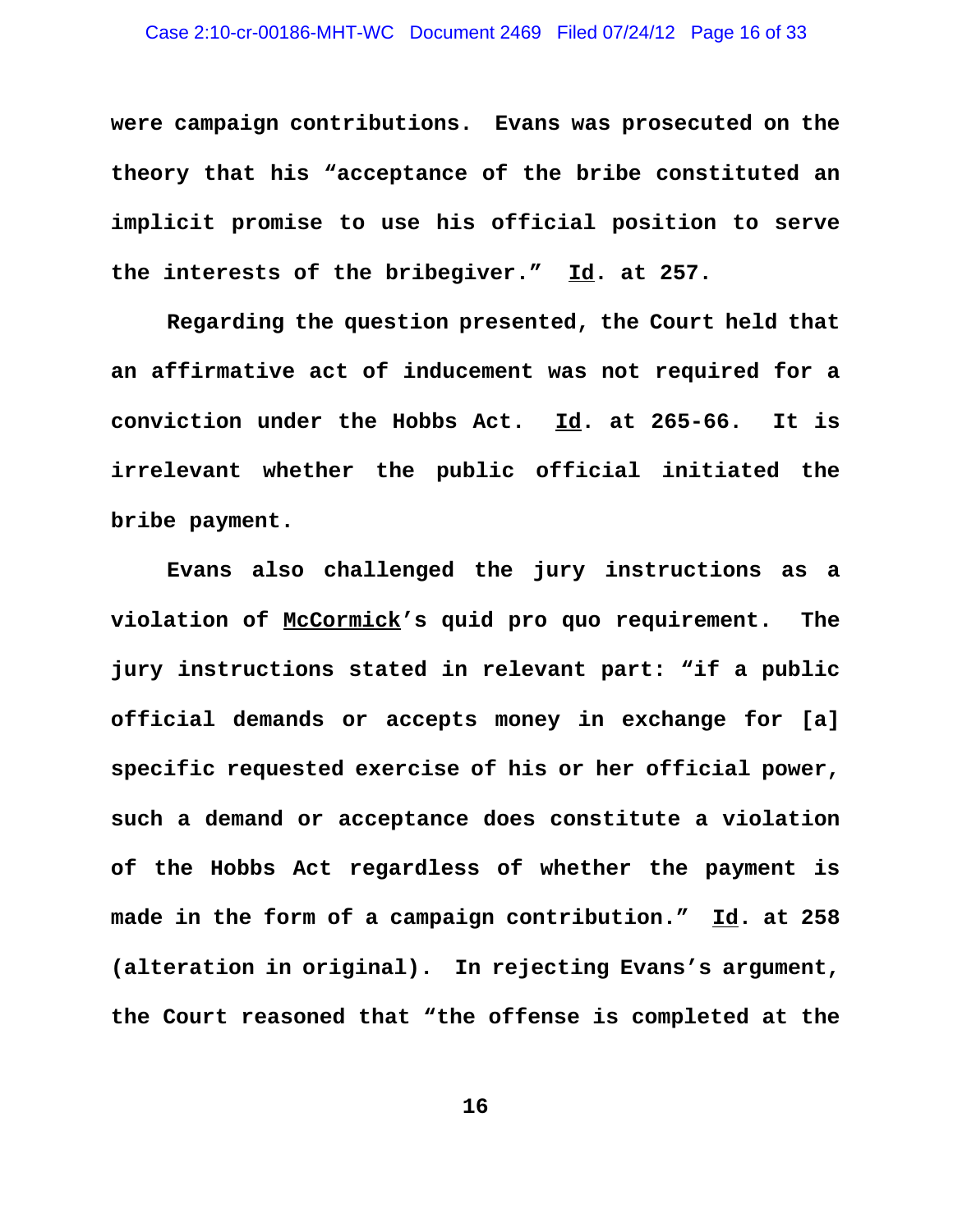**time when the public official receives a payment in return for his agreement to perform specific official acts; fulfillment of the quid pro quo is not an element of the offense." Id. at 268. The Court further explained that: "We hold today that the Government need only show that a public official has obtained a payment to which he was not entitled, knowing that the payment** was made in return for official acts." Id.<sup>2</sup> In other **words, a quid pro quo needs to be for a specific action. Whether the politician actually follows through on the agreement is not necessary for a conviction.**

**In his concurring opinion, Justice Kennedy argued that the last sentence quoted above "can be interpreted**

**<sup>2.</sup> Part of the confusion about Evans's holding may stem from Justice Thomas's dissent, which addressed an unbriefed argument. Justice Thomas contended that extortion was limited to wrongful takings under false pretense of official right. When extortion is involved, only the public official is the wrongdoer; but in a bribery case, both the official and the bribegiver may be at fault. Id. at 283 (Thomas, J., dissenting). The Evans Court rejected this argument, albeit in a section of the opinion that did not address the quid pro quo standard. Id. at 269-71 (majority opinion).**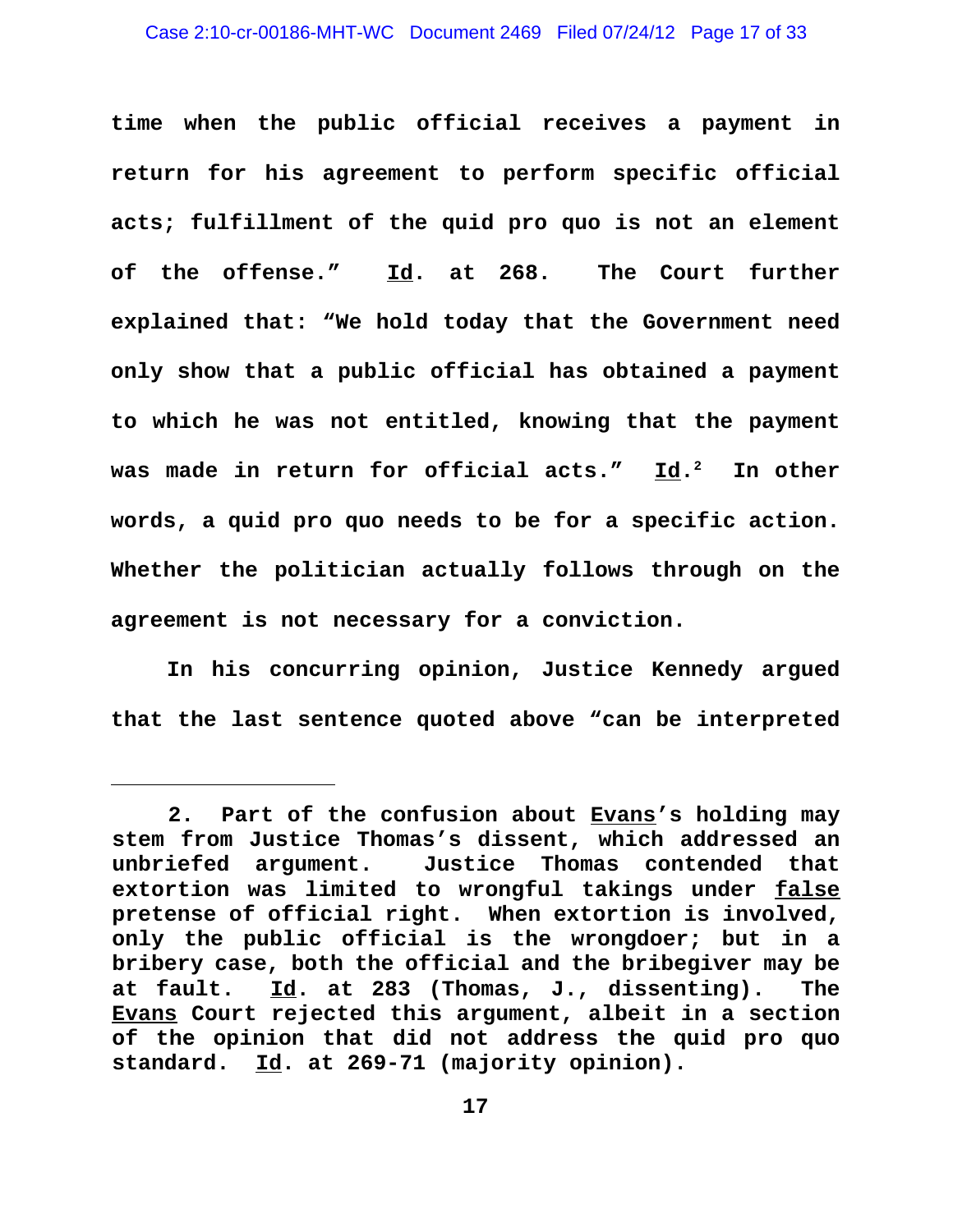**in a way that is consistent" with McCormick's quid pro quo requirement. Id. at 272 (Kennedy, J., concurring in part and concurring in the judgment).3 Justice Kennedy conceded that the Court's opinion could be read as holding that a quid pro quo was "an alternative rationale" for conviction. Id. at 273. But the Evans jury did convict on a quid pro quo theory. Id.**

**Justice Kennedy then expanded on his definition of a quid pro quo:**

> **"The requirement of a quid pro quo means that without pretense of any entitlement to the payment, a public official violates [the Hobbs Act] if he intends the payor to believe that absent payment the official is likely to abuse his office and his trust to the detriment and injury of the prospective payor or to give the prospective payor less favorable treatment if the quid pro quo is not satisfied. The official and the payor need not state the quid pro quo in express terms, for otherwise the law's effect could be frustrated by knowing winks and nods. The inducement from the**

**<sup>3.</sup> Justice Thomas's dissent interpreted the majority opinion as requiring a quid pro quo, which he regarded as a "made up" standard but a "step in the right direction." Id. at 287 (Thomas, J., dissenting).**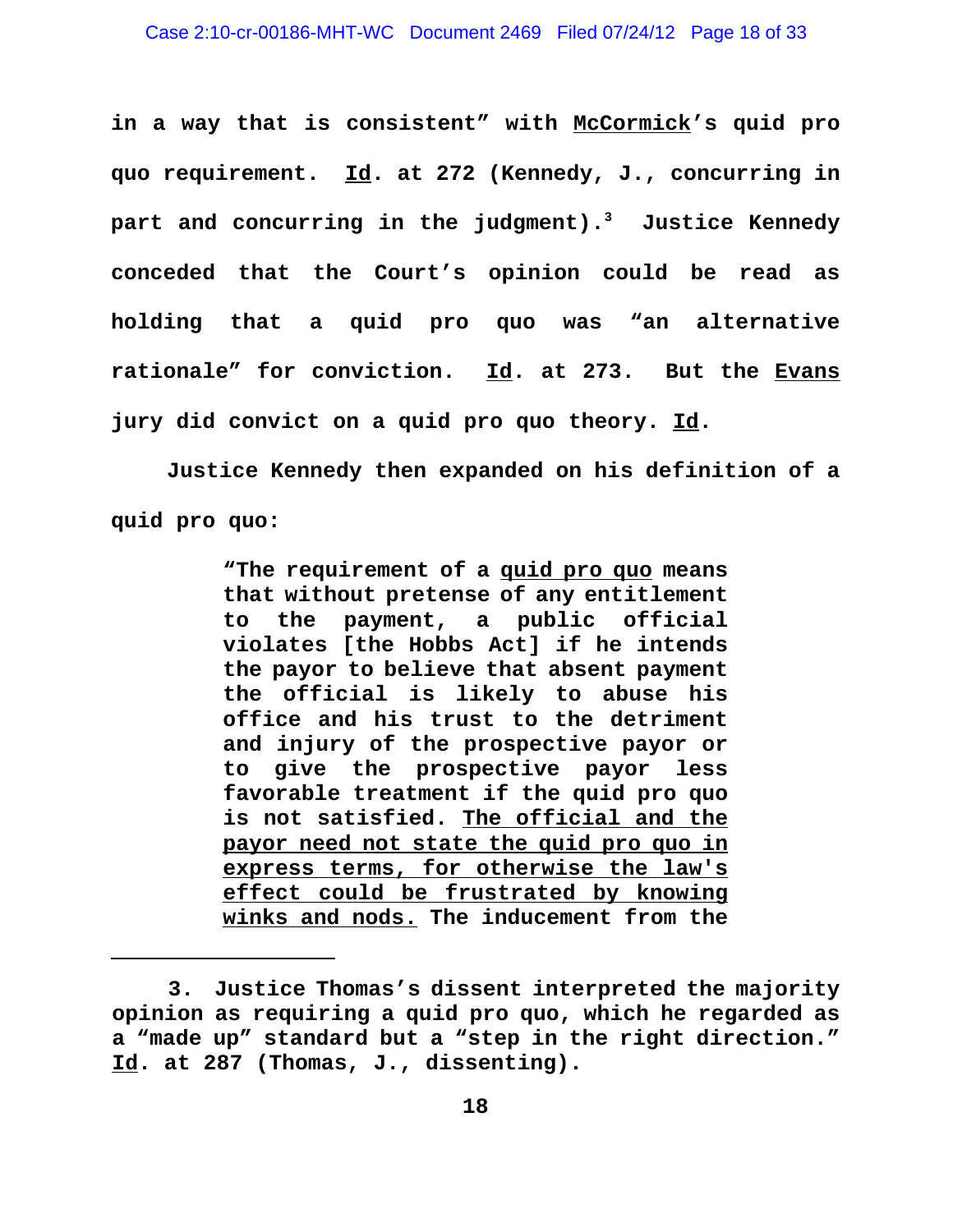**official is criminal if it is express or if it is implied from his words and actions, so long as he intends it to be so and the payor so interprets it."**

**Id. at 274 (second emphasis added). Thus, according to Justice Kennedy, a quid pro quo need not be expressly stated orally or put in writing. Rather, an explicit quid pro quo could be inferred from vague words and conduct. The "explicit" requirement encompasses both "express" comments and "implied" behavior.**

**Justice Kennedy's distinction between an "express" versus an "implied" quid pro quo becomes salient in the final case of this trilogy.**

### **C. Siegelman and Express**

**The last case that addresses the quid pro quo standard also comes from Alabama. In United States v. Siegelman, 640 F.3d 1159 (11th Cir. 2011), former Governor Don Siegelman and healthcare executive Richard Scrushy were convicted of federal-programs bribery, conspiracy, and honest-services mail fraud. The**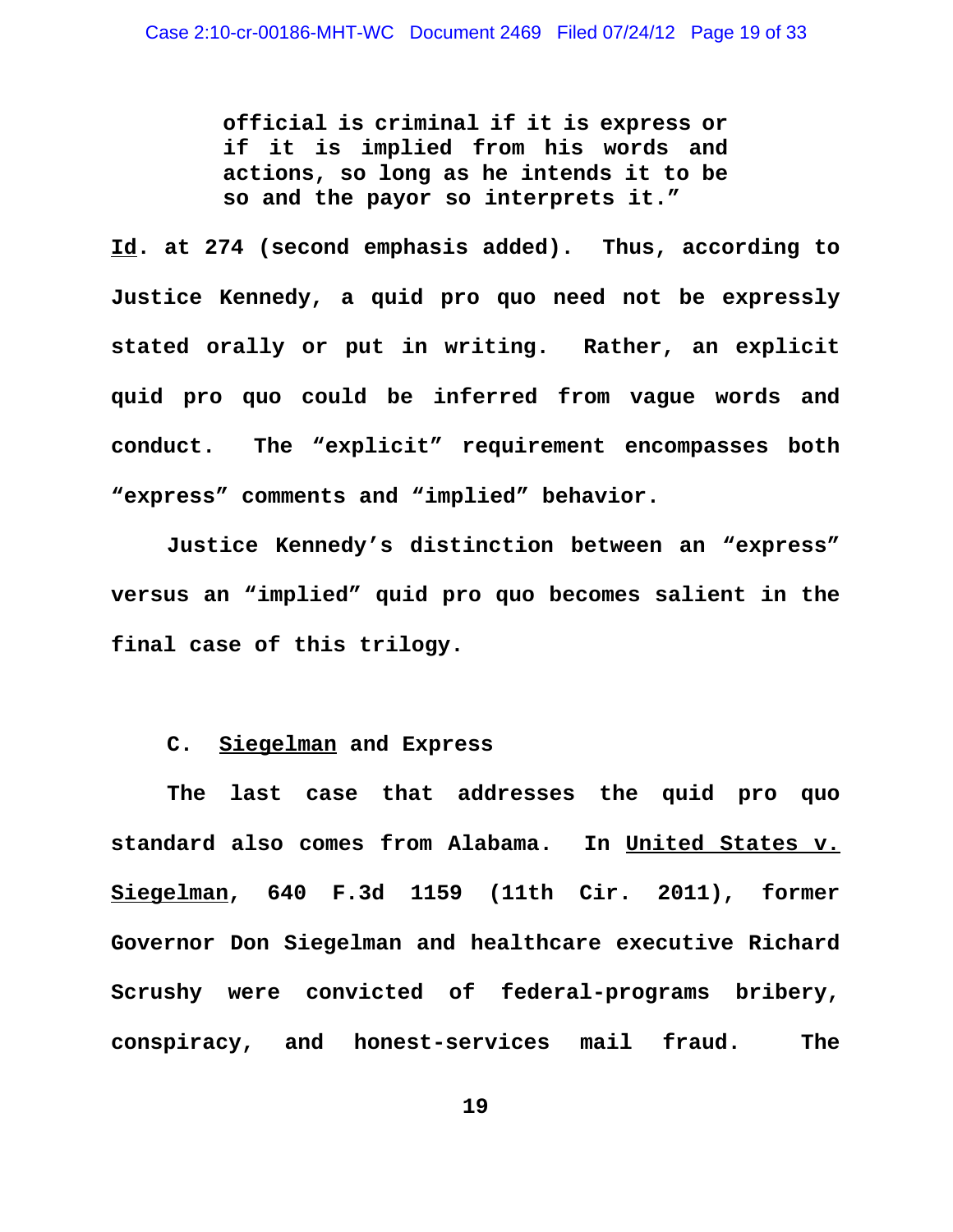#### Case 2:10-cr-00186-MHT-WC Document 2469 Filed 07/24/12 Page 20 of 33

**convictions were premised on a "corrupt agreement whereby Scrushy gave Siegelman \$ 500,000 in exchange for Siegelman's appointing him to Alabama's Certificate of Need Review Board," which controlled the licensing of healthcare facilities in the State. Id. at 1164. Scrushy effectuated the scheme by funneling money to an issue-advocacy group that Siegelman controlled.** 

**On appeal, the defendants asserted that the jury instructions "failed to tell the jury not only must they find that Siegelman and Scrushy agreed to a quid pro quo ... but that this agreement had to be express." Id. at 1171 (emphasis in original). According to the defendants, a quid pro quo required evidence of actual conversations, either oral or written. In other words, defendants contended that an explicit quid pro quo had to be stated expressly.**

**The Eleventh Circuit rejected this argument. The court interpreted McCormick's use of the word "explicit" to describe "the sort of agreement that is required to**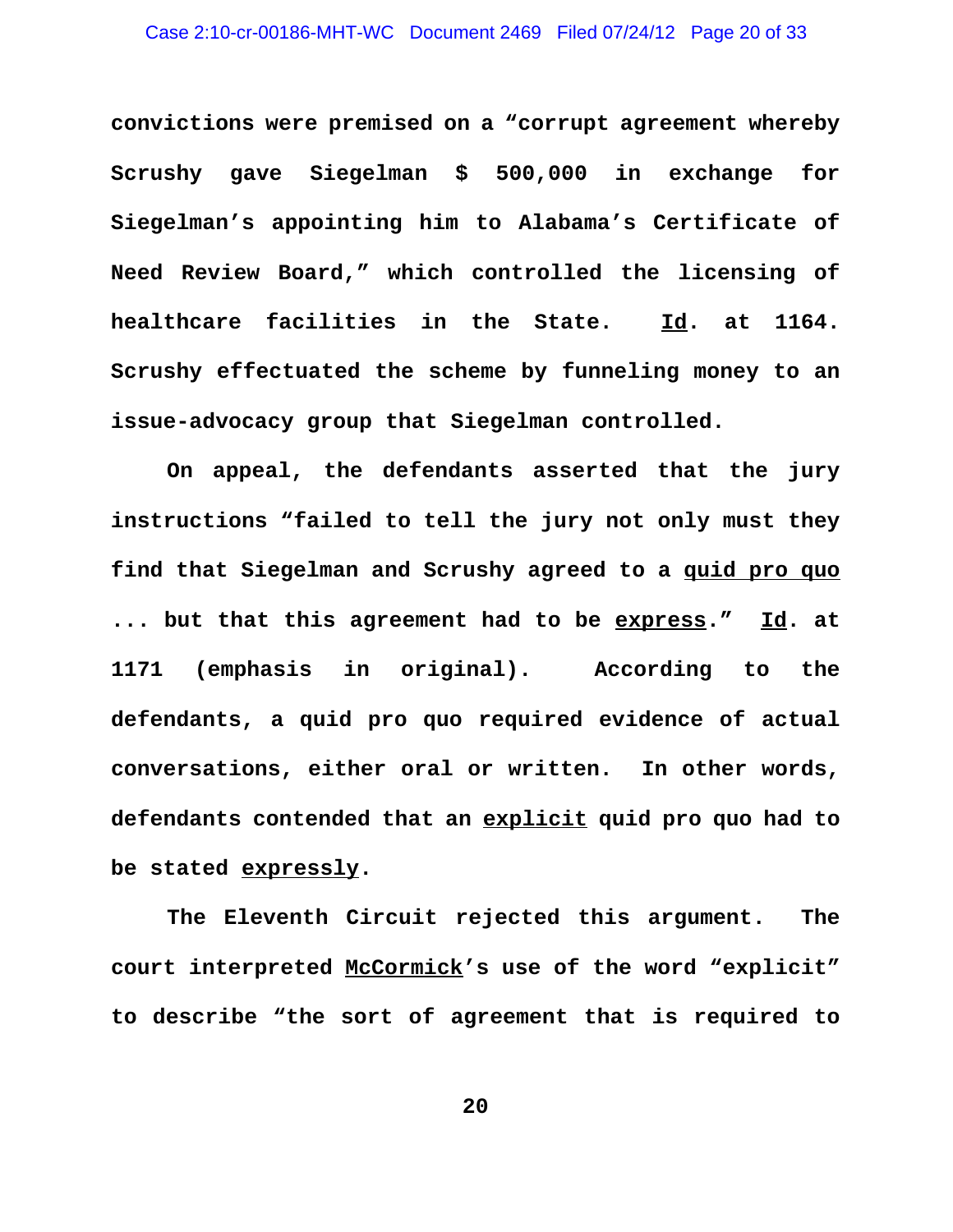**convict a defendant for extorting campaign contributions. Explicit, however, does not mean express." Id. (emphasis in original). Rather, the Siegelman court read Evans as clarifying that an agreement must be in "return for a specific official action--a quid pro quo. No generalized expectation of some future favorable action will do." Id. (emphasis in original). Under both McCormick and Evans, therefore, "there is no requirement that [an] agreement be memorialized in writing, or even ... be overhead by a third party." Id. Such a burdensome requirement would not only be impractical but would also allow defendants "to escape criminal liability through 'knowing winks and nods.'" Id. (quoting Evans, 504 U.S. at 274 (Kennedy, J., concurring in part and concurring in the judgment)).**

# **D. Current State of the Law**

**As this case demonstrates, there is considerable debate over what McCormick, Evans, and Siegelman require.**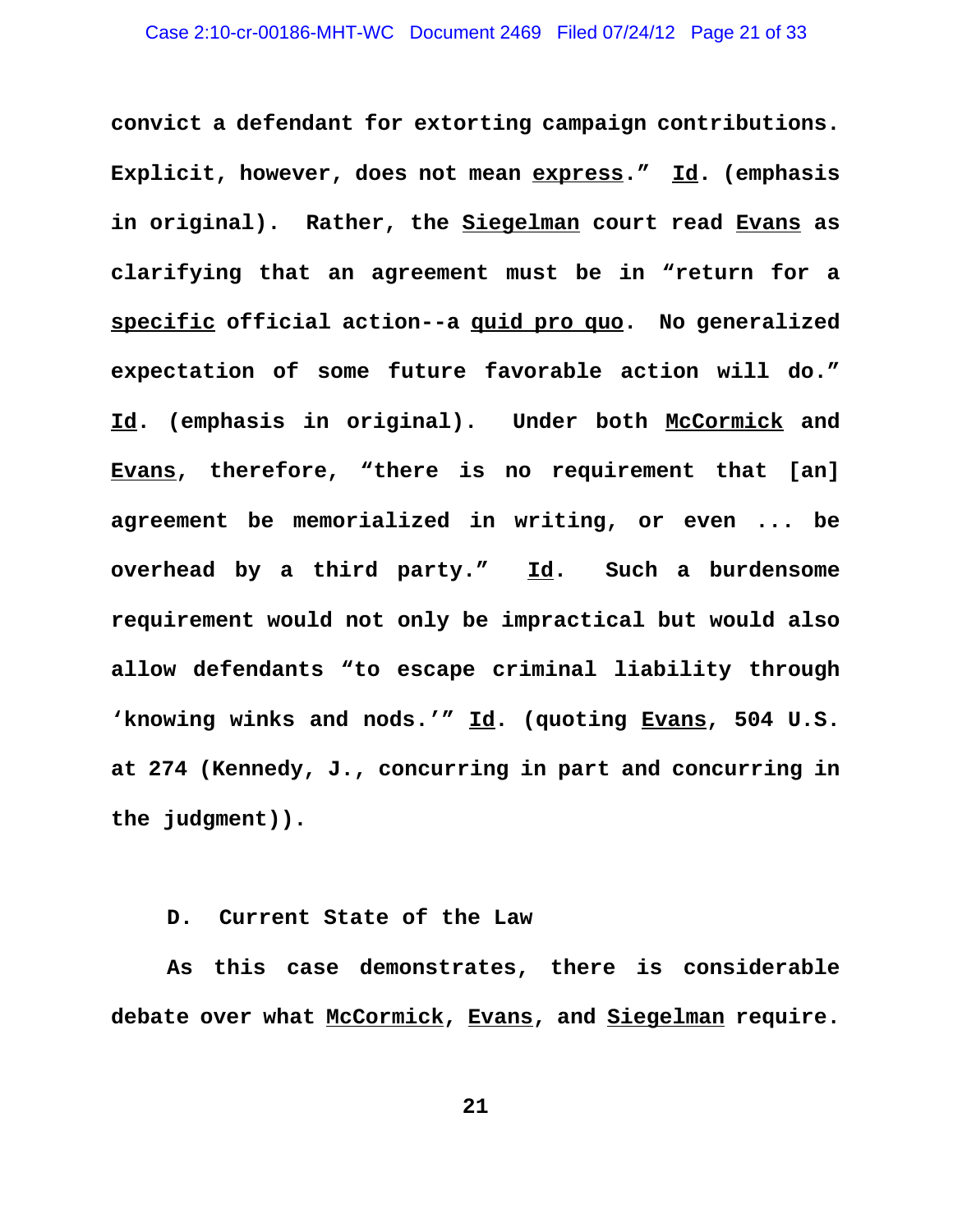**The defendants argued that campaign contributions could not be considered "bribes" under the federal-programs bribery statute. The defendants rehashed the arguments raised in Siegelman that an explicit quid pro quo had to be express. The defendants also asserted that a quid pro quo had to be an agreement rather than a promise or solicitation. According to the defendants, the bribegiver and the politician had to reach a corrupt bargain; under this theory, a bribegiver making an offer in exchange for the politician's vote would be insufficient. McGregor's Proposed Jury Instructions (Doc. No. 1195), 6-17.**

**The Circuit Courts of Appeals have struggled with these questions. The Second Circuit, for example, has limited Evans to non-campaign contribution bribes even though the defendant in Evans claimed that the payments were campaign contributions. Moreover, the Second Circuit interpreted Evans as holding that, in the noncampaign contribution context, a quid pro quo need not be**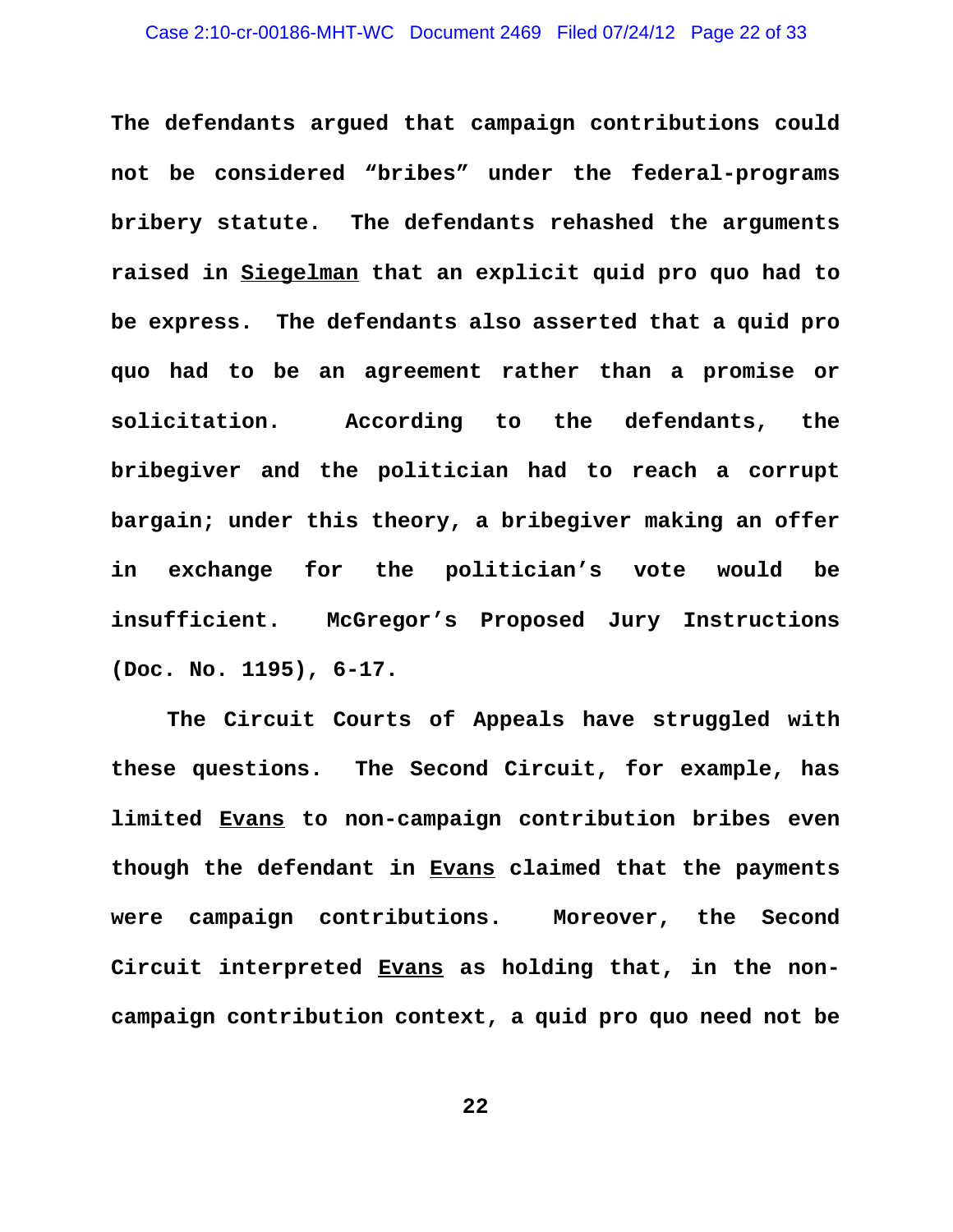**explicit. United States v. Ganim, 510 F.3d 134, 142-44 (2d Cir. 2007). See also United States v. Abbey, 560 F.3d 513, 517-18 (6th Cir. 2009) (adopting a similar rationale). By contrast, the Fourth Circuit has read Evans as applying to campaign contributions but referred to the quid pro standard as "not onerous." United States v. Hairston, 46 F.3d 361, 365 (4th Cir. 1995).**

**The question, then, is how to harmonize McCormick, Evans, and Siegelman.** 

### **IV. DISCUSSION**

**The court believes that its jury instructions clarified the law in numerous ways. As an initial matter, the instructions have a long introduction about the appropriateness of privately funded campaigns. This language provides context for how campaigns are actually funded and reminds the jury that a mere coincidence of interest between the alleged bribegiver and official is insufficient to sustain a conviction.**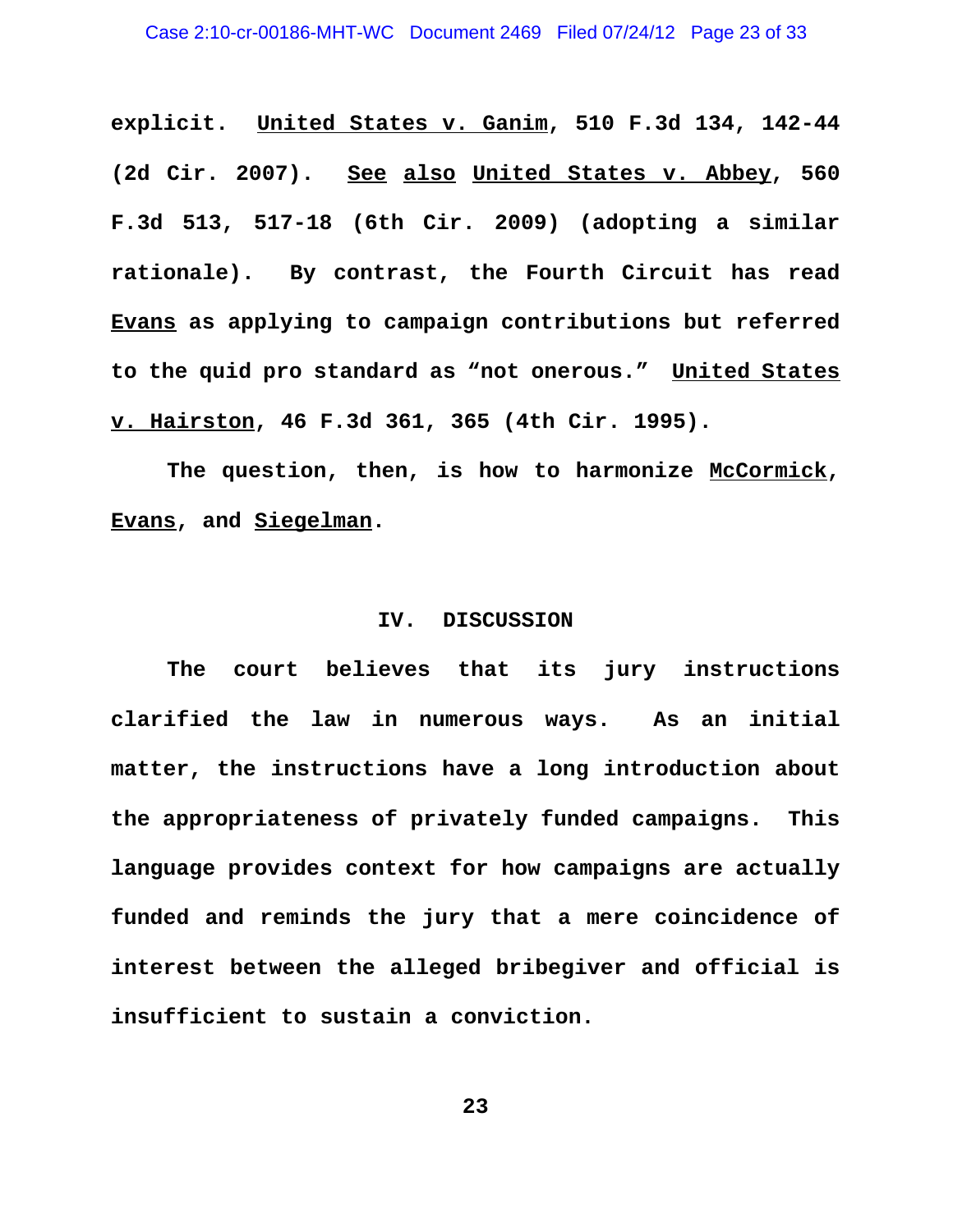**More importantly, the court's instructions attempted to resolve the quid pro quo debate. Too often, courts have conflated a "quid pro quo" with an agreement. But a quid pro quo is simply Latin for "this for that." Federal corruption laws are not limited to completed agreements to exchange a vote for a campaign contribution. Thus, the court's instructions distinguished between a quid pro quo agreement and a quid pro quo promise or solicitation.**

**An agreement is the paradigmatic example of a corrupt quid pro quo. An agreement requires a 'meeting of the minds' and typically results from negotiations about the 'price,' i.e. how much bribe money is needed to purchase a specific official action. In other words, a quid pro quo agreement is a corrupt bargain that exchanges a specific official action for a campaign contribution.**

**By contrast, a promise or solicitation is one-sided. Federal corruption laws criminalize the offering of a bribe (a promise) or a request for a bribe (a**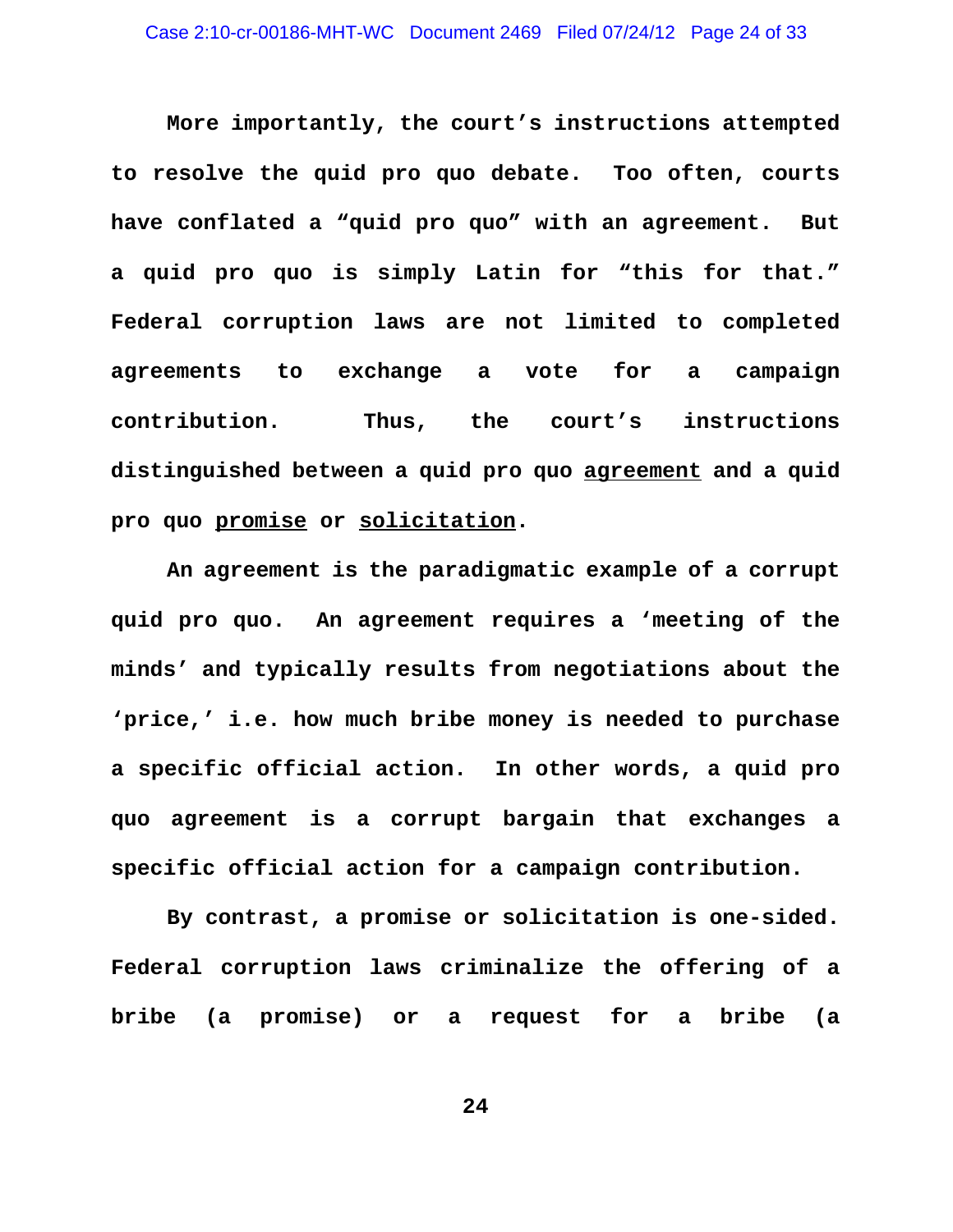**solicitation). The court, therefore, rejected the defendants' argument that a solicitation was insufficient for a conviction because one-sided extortion is still criminal. An extortionate politician should not go free merely because the victim refuses the corrupt bargain. And yet, a rule requiring a quid pro quo agreement would have that perverse result.**

**A few hypothetical scenarios may prove useful:**

**Quid Pro Quo Agreement: Mayor Doe tells businesswoman Jones that he will award her company a contract if she donates \$ 5,000 to his campaign. Jones responds by affirming that she will send a check for \$ 5,000 to Doe's campaign the next day.**

**Quid Pro Quo Promise: Businesswoman Jones tells Mayor Doe that she will donate \$ 5,000 to Doe's campaign if he awards her company a contract.**

**Quid Pro Quo Solicitation: Mayor Doe tells businesswoman Jones that he will award her company a contract if she donates \$ 5,000 to his campaign.**

**As these examples illustrate, a party's criminal liability can be determined based upon these distinctions. An agreement makes both parties liable.**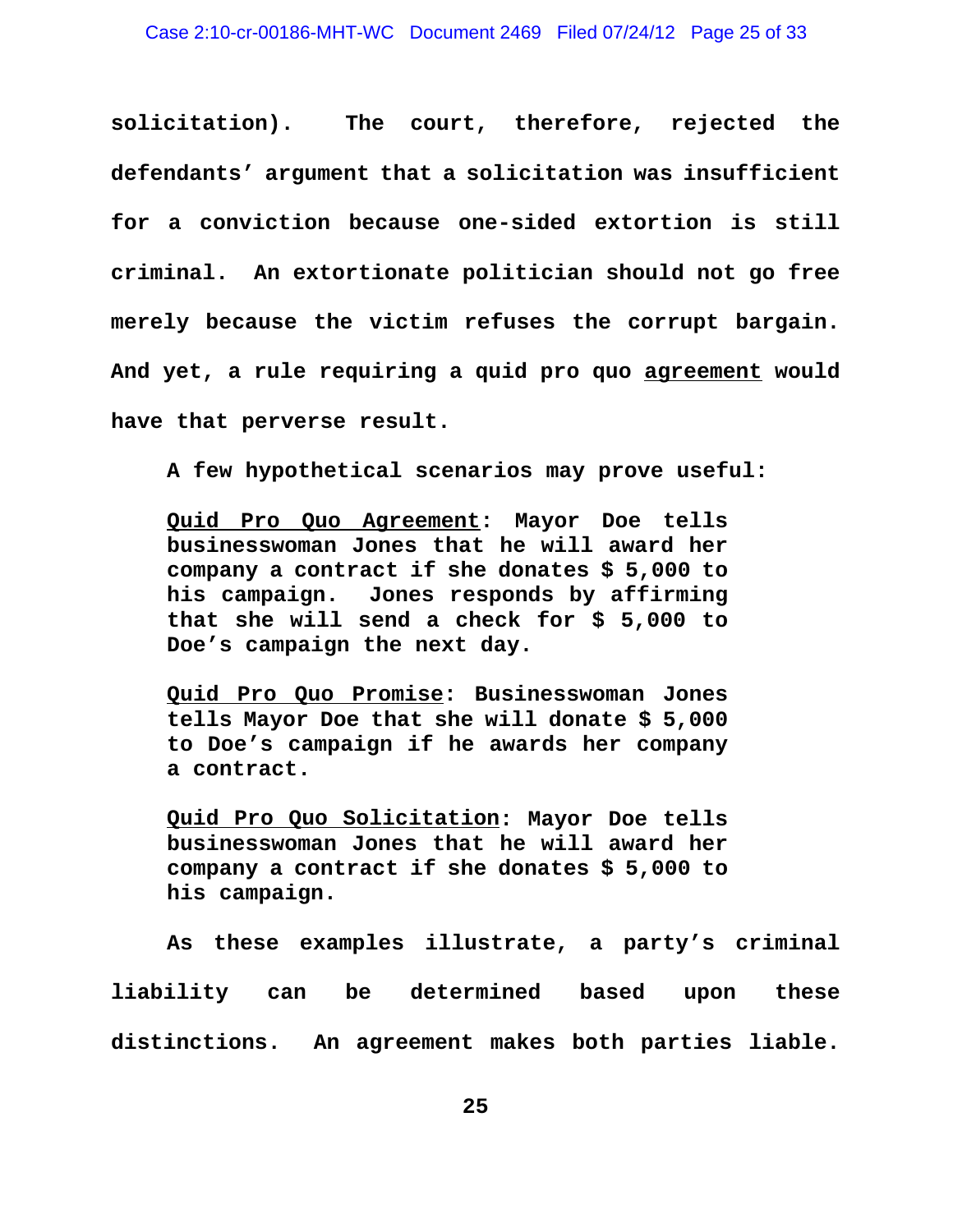**A promise may implicate only the bribegiver, while a solicitation may make only the public official liable.** 

**In delineating between these concepts, the court was careful to include additional requirements for a quid pro quo promise or solicitation. Under the court's instructions, the jury could find a quid pro quo agreement if there was a corrupt exchange for a specific official action. However, for a quid pro quo promise or solicitation, the jury had to conclude that the corrupt exchange was specific, explicit, and material. The court adopted these distinctions for several reasons.** 

**First, unlike the Second and Sixth Circuits, this court interprets Evans as applying in the campaigncontribution context. Evans was prosecuted both for the \$ 7,000 in cash and the \$ 1,000 check made payable to his campaign. Evans, 504 U.S. at 257. Moreover, the Evans trial court instructed the jury that Evans believed that the "\$ 8,000 he received from [the FBI agent] was a campaign contribution." Id. The Second and Sixth**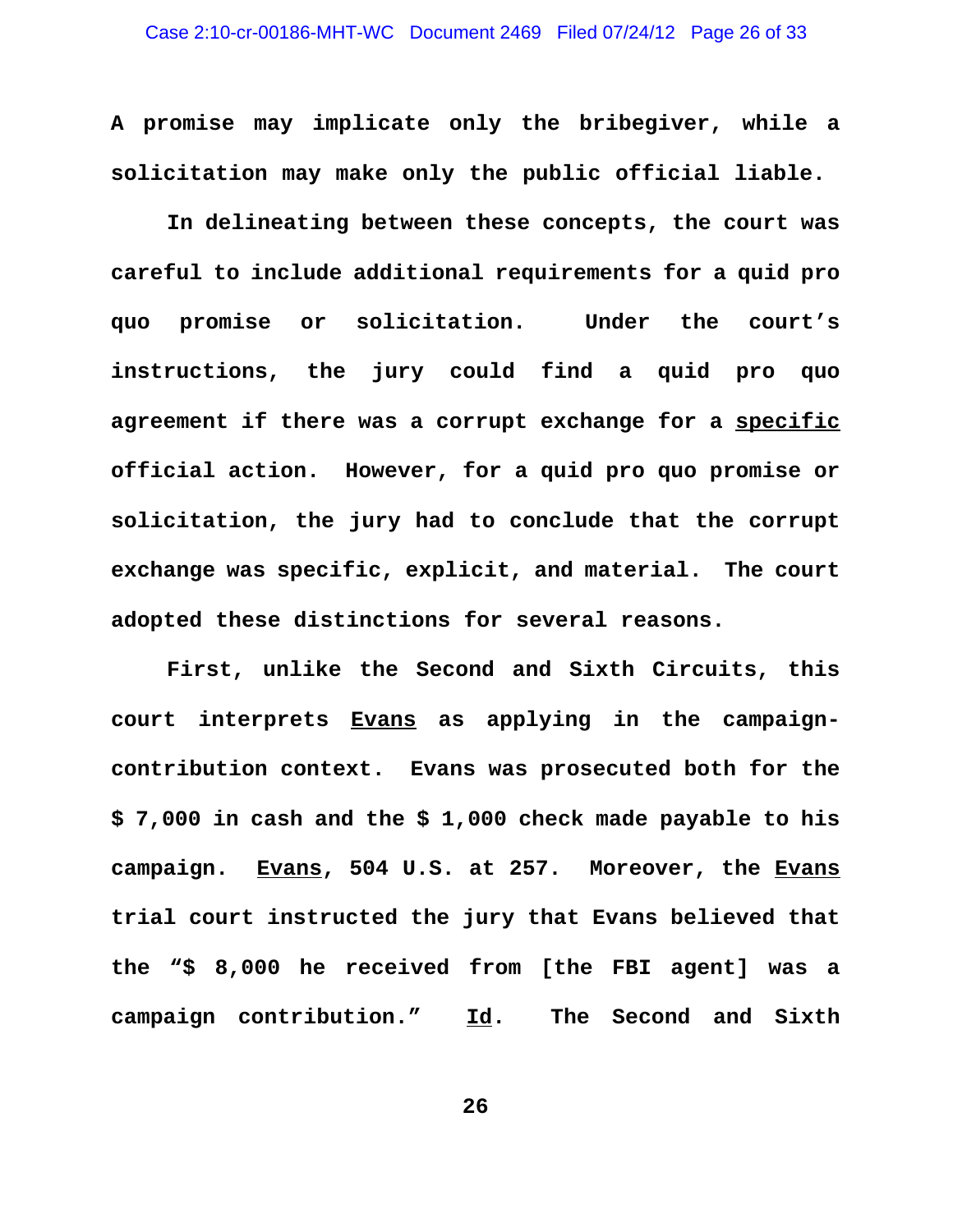**Circuits misread the factual background in Evans when they cabined that decision to non-campaign contribution bribes. See Ganim, 510 F.3d at 143 (noting that "Evans modified [McCormick's] standard in non-campaign contribution cases") (quoting United States v. Garcia, 992 F.2d 409, 414 (2d Cir. 1993)); Abbey, 560 F.3d at 517-18 (same).** 

**Similarly, this court disagrees with the contention that Evans dilutes McCormick. The Evans Court granted certiorari to determine whether an "inducement" was a necessary element for conviction under the Hobbs Act. Evans, 504 U.S. at 256. When the Evans Court stated that "the Government need only show that a public official has obtained a payment to which he was not entitled, knowing that the payment was made in return for official acts," id. at 268, it was simply not addressing the quid pro quo standard. The Supreme Court was reiterating that an inducement need not be proven for a conviction. Indeed, the bulk of the Court's opinion focuses on the**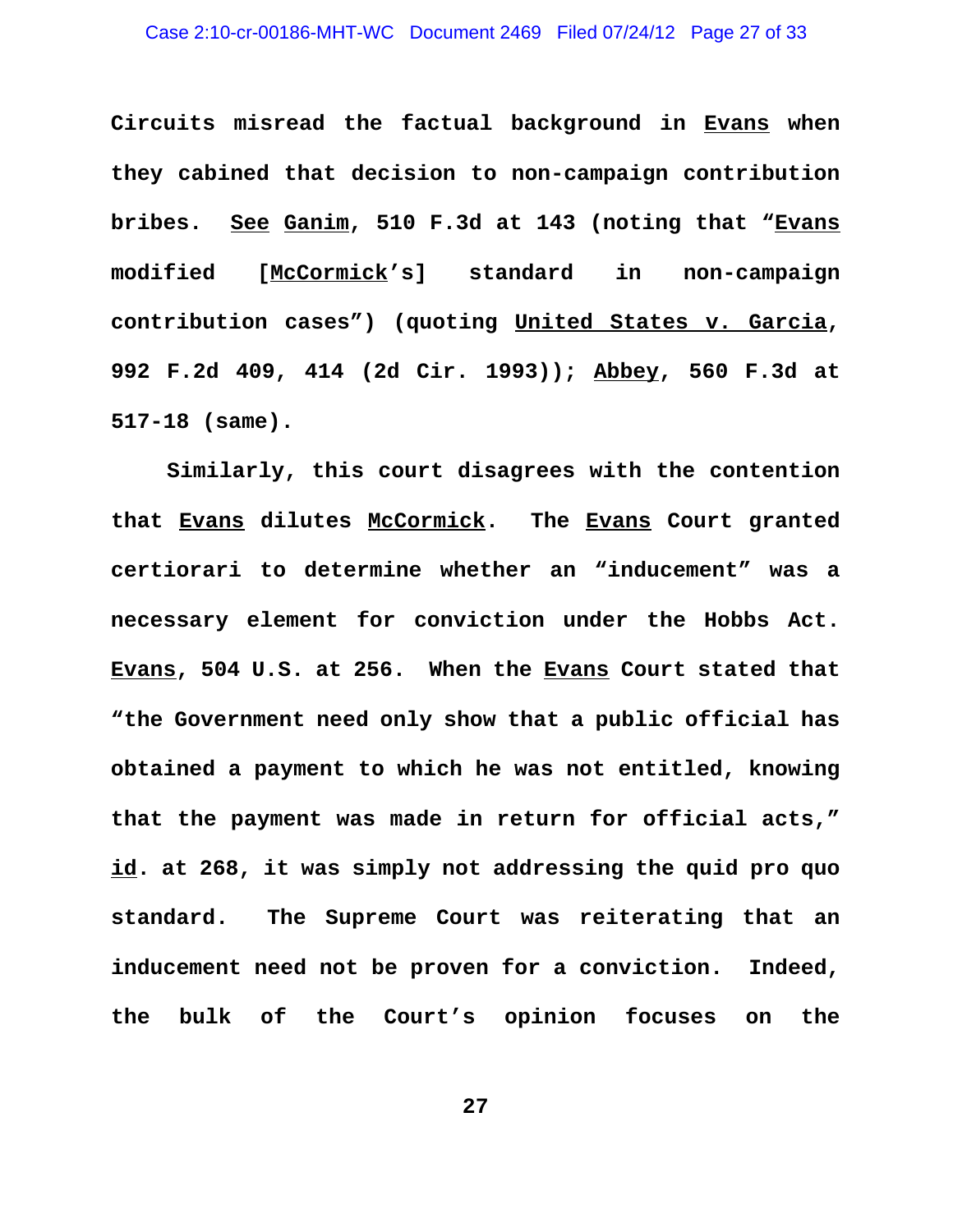**"inducement" argument; the Court's discussion of the quid pro quo standard was tangential to the decision. As the**

**D.C. Circuit Court of Appeals succinctly put it:**

**"Also misplaced is the government's reliance on the Supreme Court's statement in Evans that the quid pro quo requirement is satisfied where it is established that 'a public official has obtained a payment to which he was not entitled, knowing that the payment was made in return for official acts.' The question in Evans was 'whether an affirmative act of inducement by a public official, such as a demand, is an element of the offense of extortion' prohibited by 18 U.S.C. § 1951. The statement relied upon by the government was nothing more than an answer by the Court to that question."** 

**United States v. Dean, 629 F.3d 257, 260 (D.C. Cir. 2011) (internal citations omitted) (quoting Evans, 504 U.S. at 268 & 256).** 

**Second, this court included the "explicit" and "material" requirements for quid pro quo promises and solicitations because one-sided offers can be misinterpreted. A higher threshold is therefore appropriate in order to protect political speech.**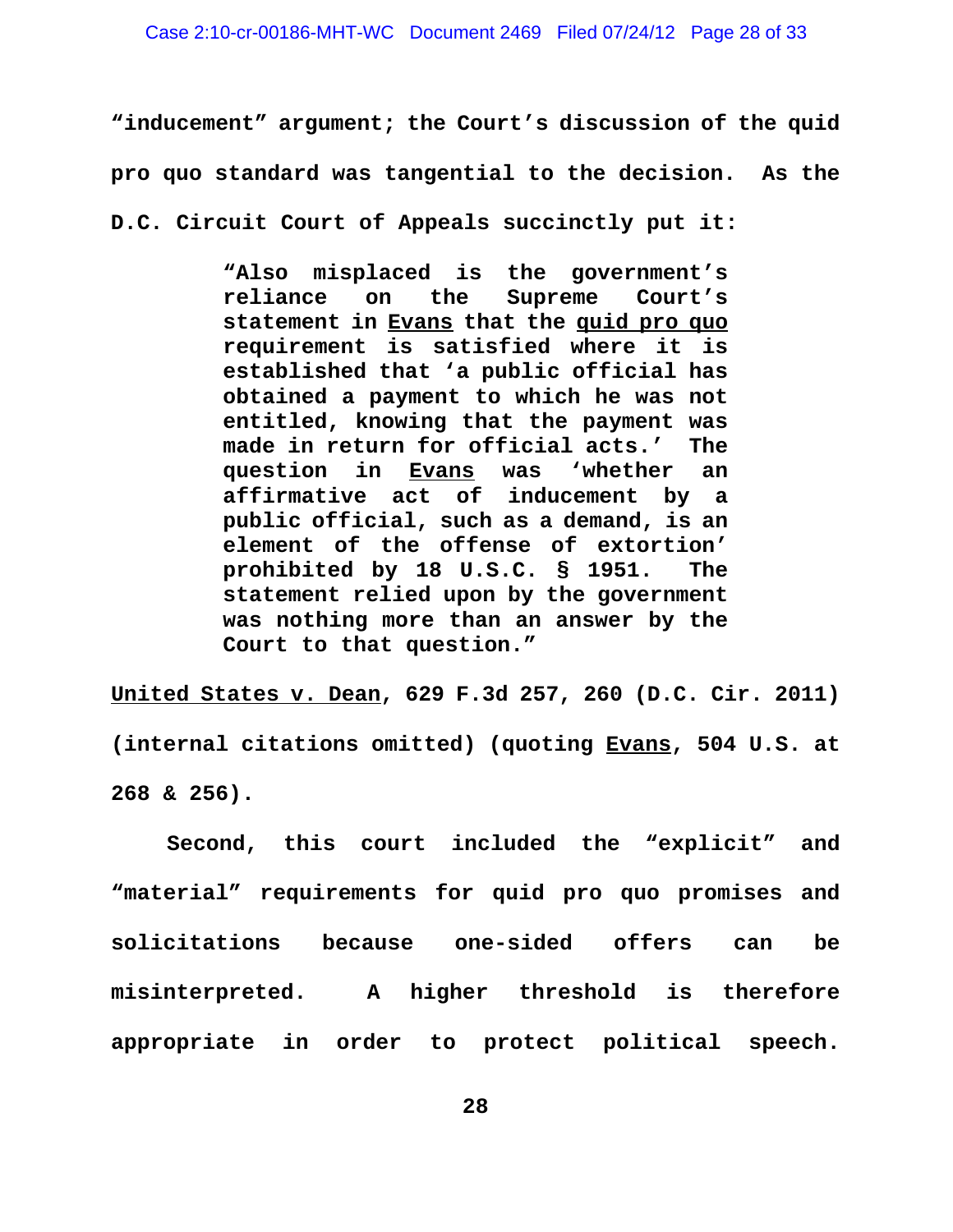**Indeed, under contract law, promises are not normally actionable. Justice Kennedy analogized to contract law in his Evans concurrence, explaining that "a quid pro quo with the attendant corrupt motive can be inferred from an ongoing course of conduct." Evans, 504 U.S. at 274 (Kennedy, J., concurring in part and concurring in the judgment). This court drew upon this language when it instructed the jury that whether a promise or solicitation was "explicit" could "be inferred from both direct and circumstantial evidence, including the defendant's words, conduct, acts, and all the surrounding circumstances disclosed by the evidence, as well as the rational or logical inferences that may be drawn from them." Jury Instructions (Doc. No. 2388) at 23.** 

**The court further defined "material" as an offer "that a reasonable person would view as having the capacity or natural tendency to influence a person's decision." Jury Instructions (Doc. No. 2388) at 24. The**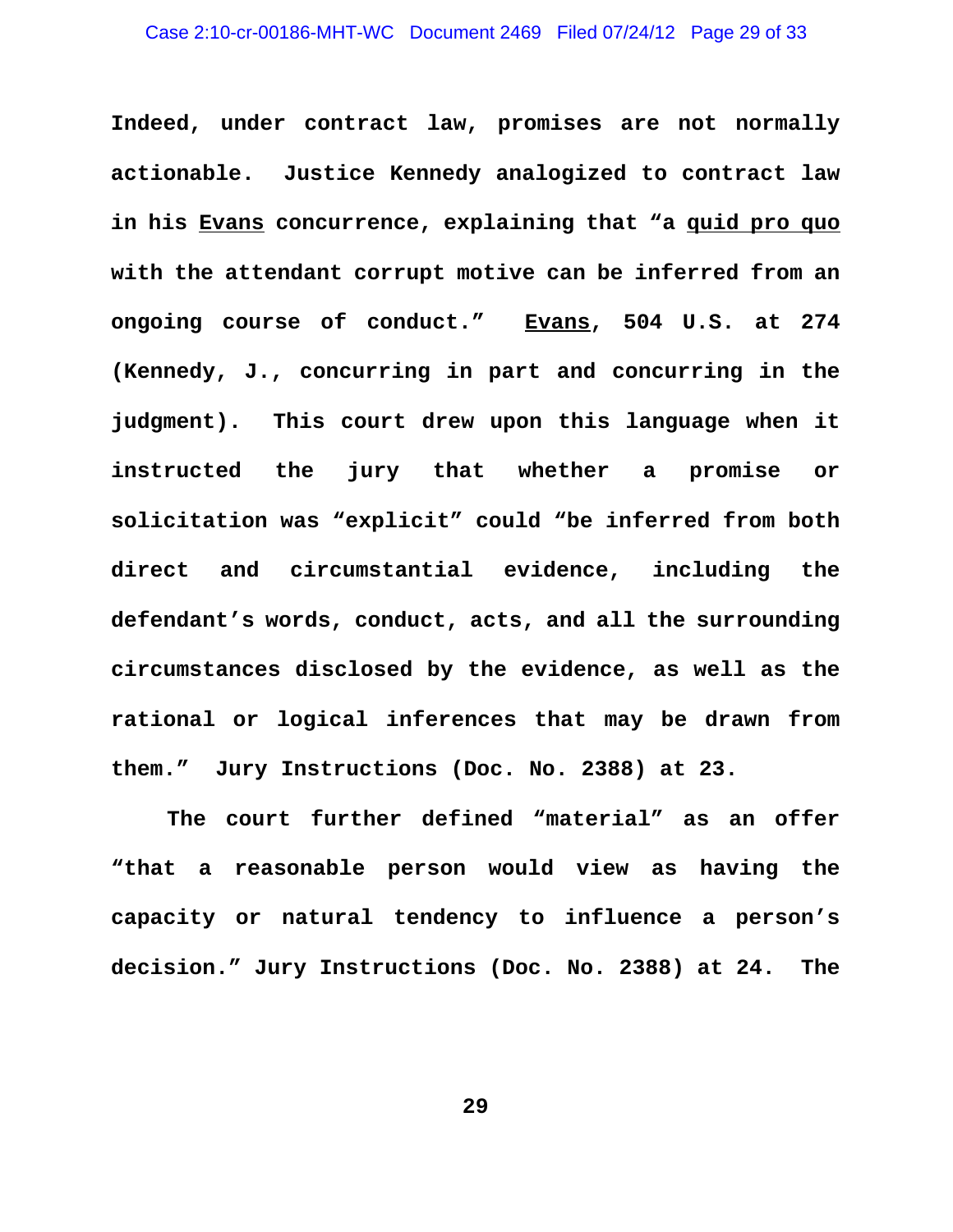#### Case 2:10-cr-00186-MHT-WC Document 2469 Filed 07/24/12 Page 30 of 33

**material requirement ensures that jokes or promises of a pittance do not trigger criminal liability.** 

**For a quid prop quo agreement, this court required only a specificity showing because agreements are, by definition, explicit. Under the court's instructions, an agreement is "a mutual understanding, between the donor and the elected official." Jury Instructions (Doc. No. 2388) at 22. Once again, under contract law, such a 'meeting of the minds' demonstrates that the terms of the agreement have been formalized–-whether through writing, oral statements, winks and nods, or conduct. When there is a quid pro quo agreement, "the official asserts that his official conduct will be controlled by the terms of the promise or undertaking." McCormick, 500 U.S. at 273. A corrupt offer and acceptance (or request and acceptance) requires actions by two parties, thereby making the corrupt bargain explicit and reducing the possibility of misinterpretation.**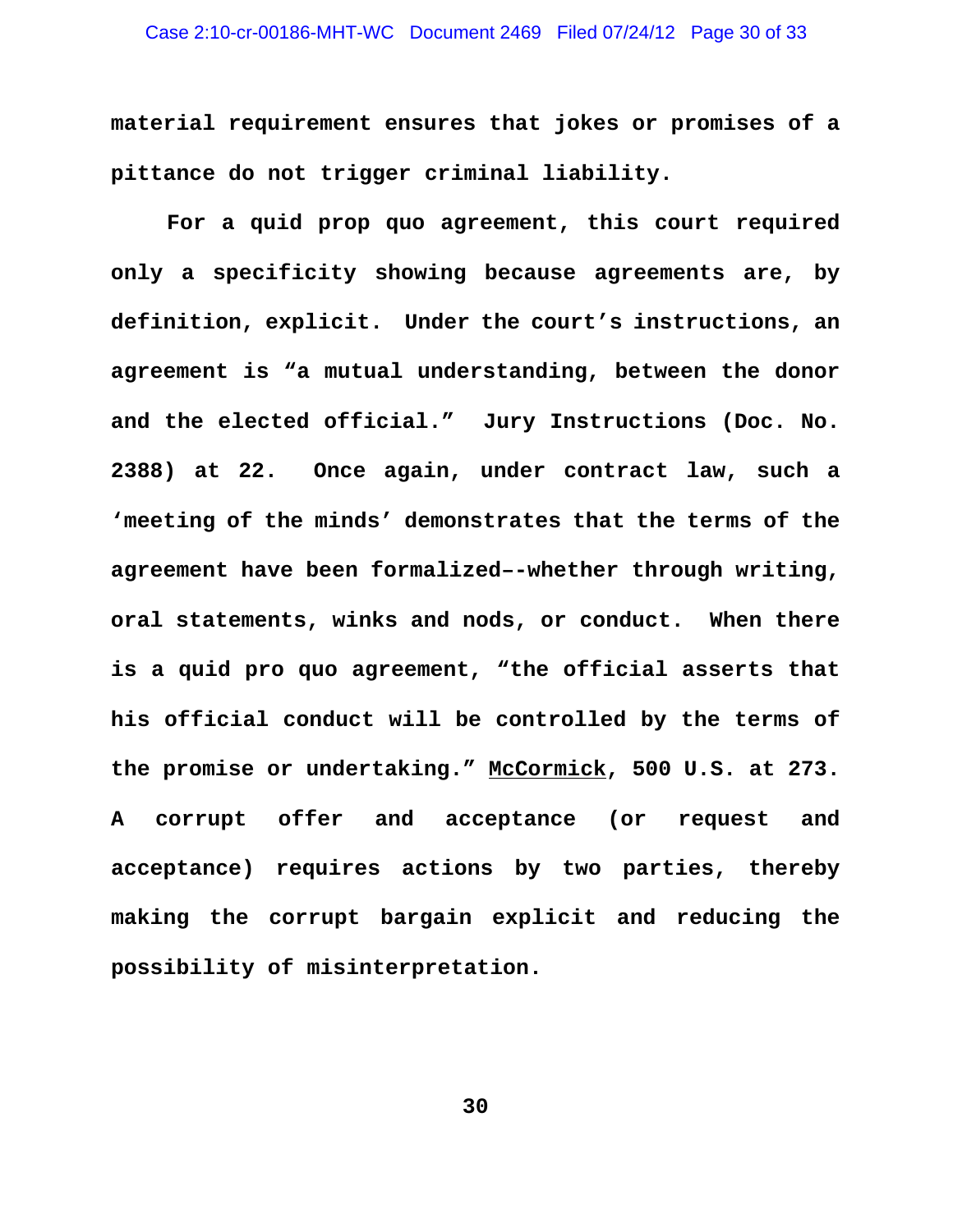**Additionally, the court did not include a "material" requirement for quid pro quo agreements because agreements have been negotiated and consented to. If a politician is willing to sell his vote for a steak dinner and the bribegiver agrees, that deal should still trigger criminal liability.**

**Finally, the court rejected the defendants' argument that a bribe offer has to be "express" because Siegelman provides controlling authority. As the Eleventh Circuit recognized, an "express" requirement creates an unrealistic burden, especially if there are no electronic recordings of the relevant conversations or if sophisticated actors are offering or requesting bribes.**

# **\* \* \***

**It is often true that "unexamined assumptions have a way of becoming, by force of usage, unsound law." McCormick, 500 U.S. at 280 (Scalia, J., concurring). In the public-corruption context, courts have been**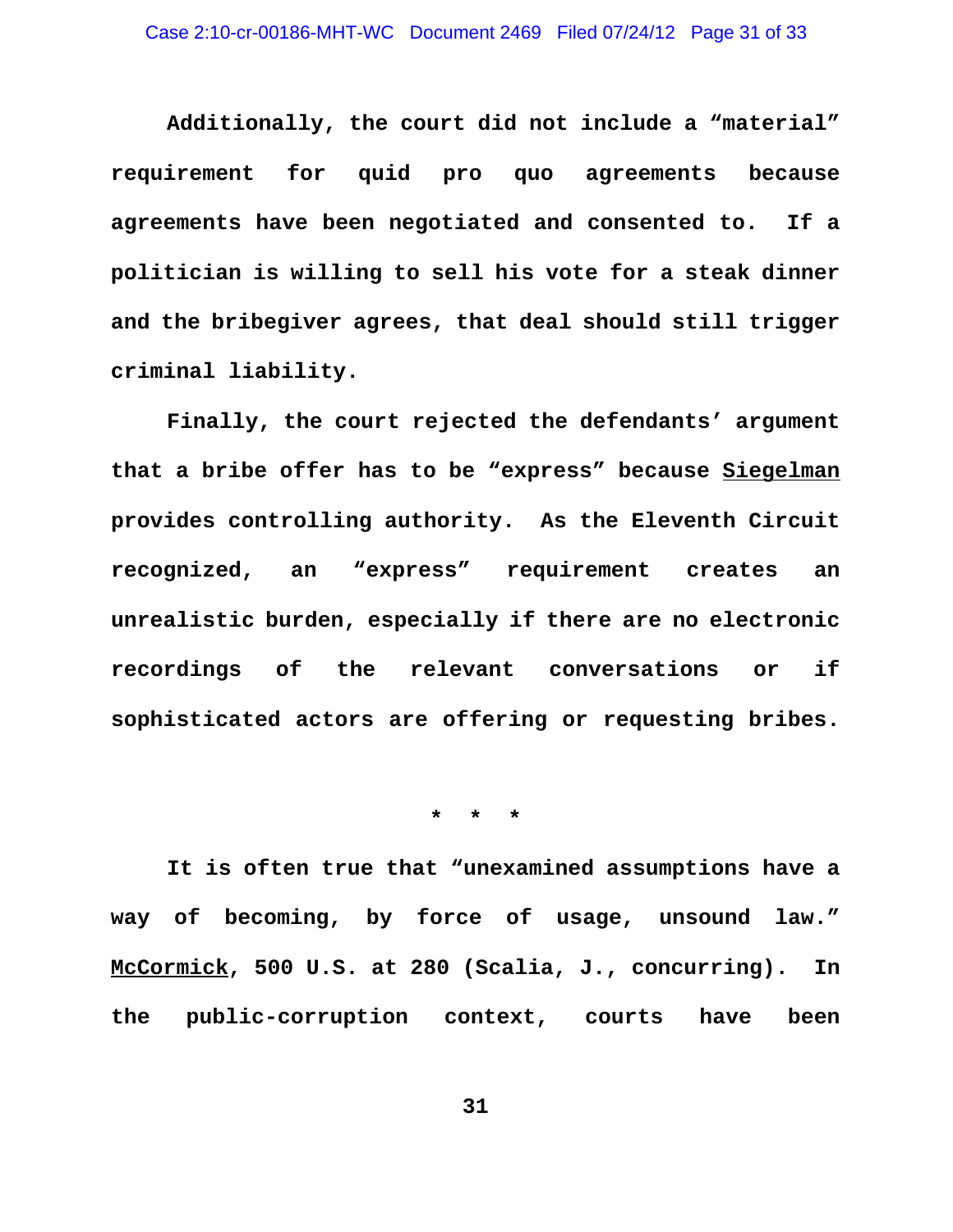**particularly lax in the use of certain words–-explicit, express, agreement, promise, and quid pro quo-–that should have clear legal meanings. Imprecise diction has caused considerable confusion over the scope of federal corruption laws as applied to campaign contributions. Uncertainty in this area of law breeds corruption and chills legitimate political speech.** 

**Much ink has been spilled over the contours of campaign finance law. Far less attention has been paid to what actually constitutes a "bribe." A precise definition of "bribery" could bring coherence to campaign finance jurisprudence, as the government's interest in curbing corruption is now the sole basis for placing limits on campaign contributions. See Citizens United v. FEC, 130 S. Ct. 876, 912 (2010) (rejecting the antidistortion rationale for campaign finance restrictions).**

**The court hopes that its jury instructions and this opinion have helped clarify the case law. Ultimately, the Supreme Court needs to address this issue and provide**